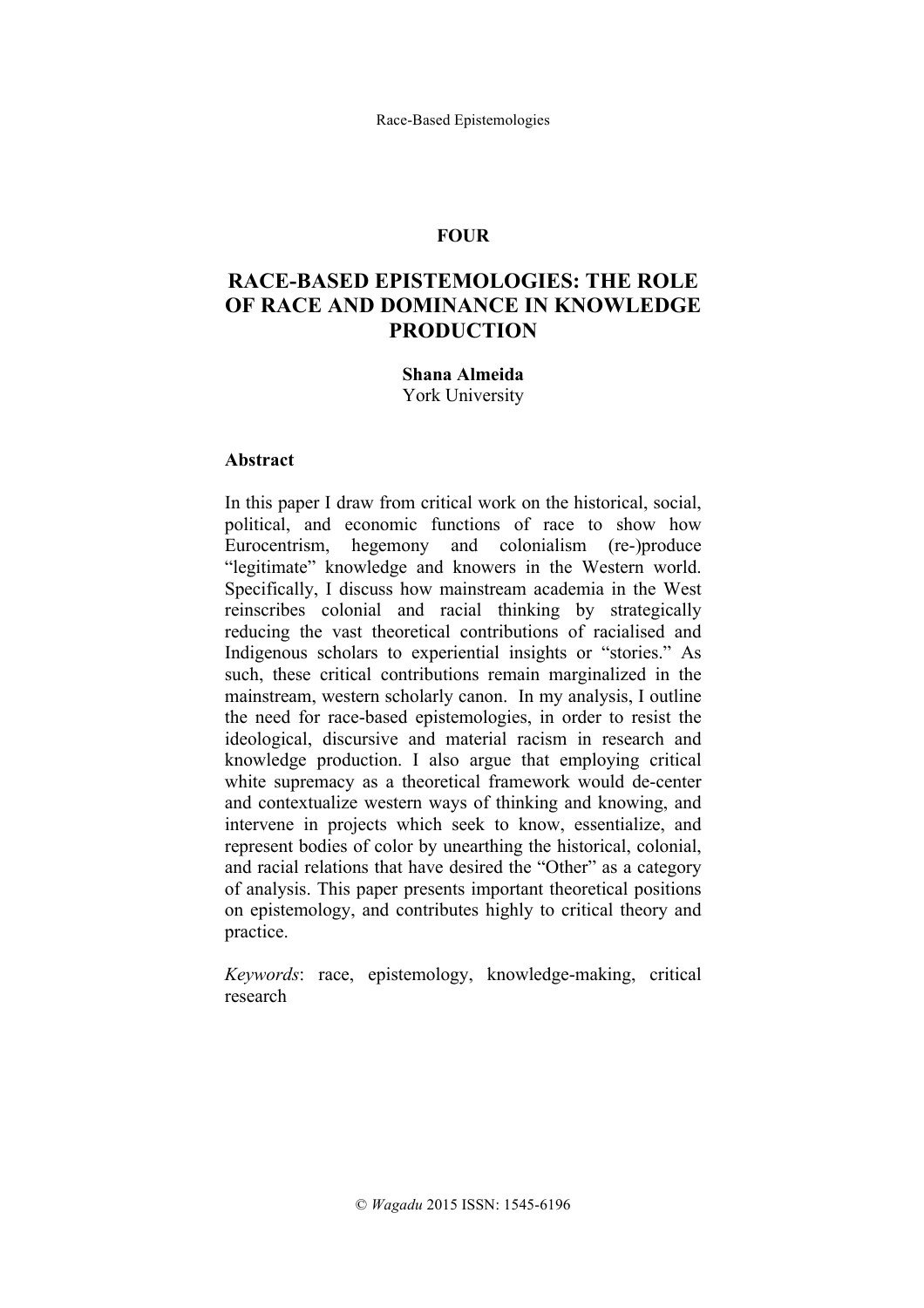# **Introduction**

I begin this paper with a reflection on an event in honor of a well-known, well-respected feminist scholar of color; one who has inspired my work and much of the work of my friends and colleagues. During the celebration of this scholar's contributions to the field of academic research, scholars, academics and researchers argued, publicly, over whether the honoree's contributions were in the form of theory (having enriched the scholarly canon with theoretical concepts and frameworks) or in speaking from her experience (from her location as a racialised woman, offering insightful gains for research in general). The room felt tense, divided, and very uncomfortable. That a woman of color's contributions to scholarship could be either theoretical or lived experience, but not both, angered quite a few attendees. That certain bodies in the room could even reduce her contributions to experience angered many others, who felt that the comments reflected the tendency of many western academics to pigeonhole women of color into experiential/emotional writers (Trinh, 1989). The assumption made (or inferred) by some was that the lived experience of a racialised woman in academia counted for something, but that it wasn't really "book knowledge" (hooks, 1994). Or, more to the point, that in speaking from her experiences, this scholar offered no other value than to occupy the role of the native informant (Khan, 2005) who "translates her culture for the researcher, the outsider" (p. 2023).

I would like to note here that this reflection does not to disclaim or discredit the many white feminist researchers and scholars who might also have their scholarship be reduced to "experience;" nor for that matter to shadow what experience has meant (or not meant) to the field of research in general from any non-dominant group member. I simply want to trouble the multiple axes of power that for some, would reduce this racialised woman's scholarship merely to moments of experiential insight, as connected to and building upon what others before her have done and what others after her will continue to do. This analysis cannot be done independently of complicating the ontological and epistemological traditions that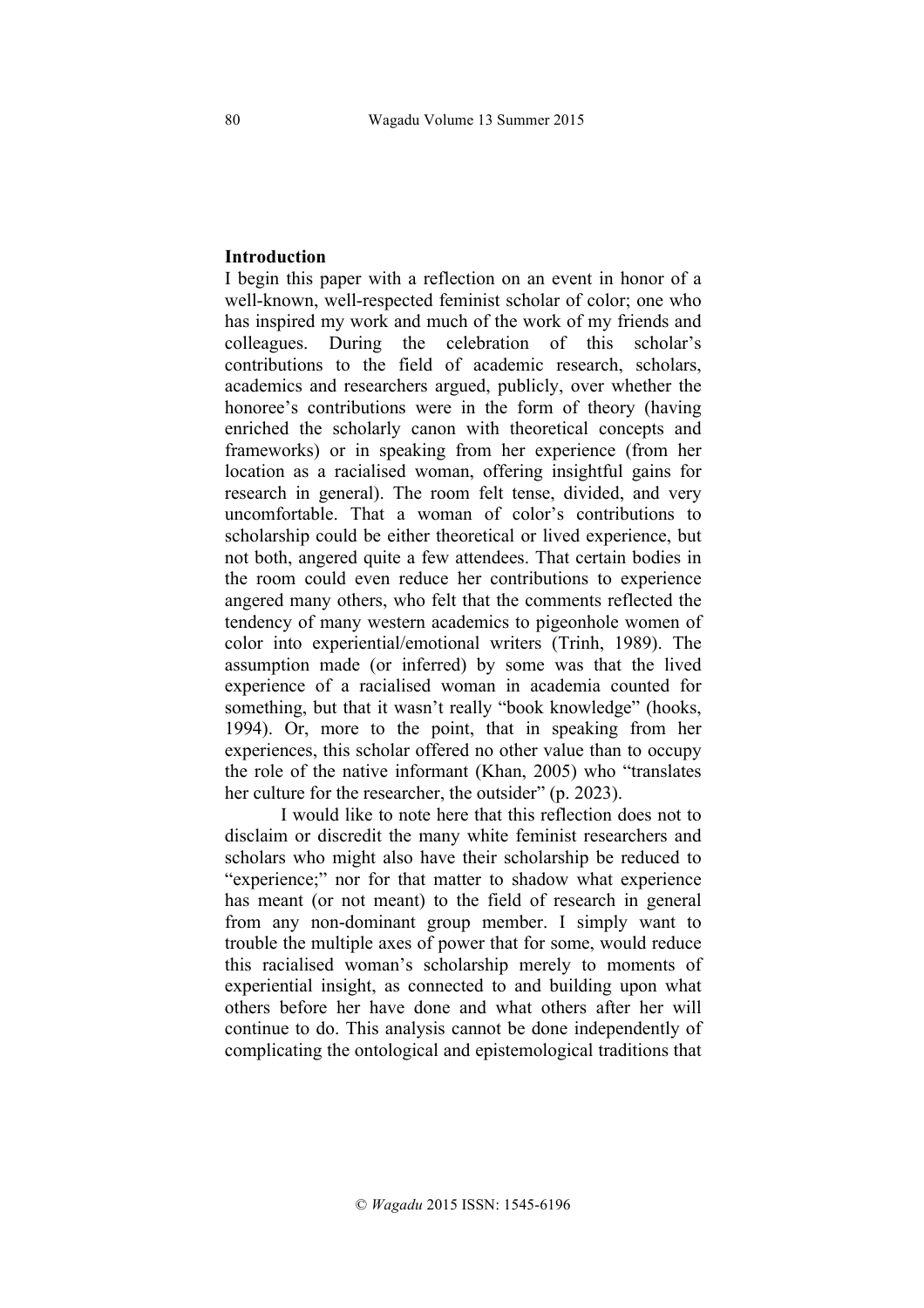secure what is knowledge and what is not knowledge, or more accurately, who is a knower and who is not a knower.

This paper seeks to examine the role of Eurocentrism, dominance, hegemony and colonialism in the production and re-production of "legitimate" knowledge and knowers in the western world. Using race-based epistemologies, I will argue that the subaltern body is socially, politically and racially marginalized so that they can never express their ways of knowing and reasoning without being "Othered," oppressed and repressed, across time and space. However, I also argue that, while the racialised Other is marginalized, s/he is also a *necessary condition* for the continuation of colonial and epistemic violence in mainstream institutions. The acknowledgement of this position is not meant to destabilize movements by racialised groups (or any other oppressed groups for that matter) to challenge the epistemic violence of imperialism that powerful groups continue to defend. Conversely, it is a matter of identifying an epistemologically sound space for racialised bodies *in relation to dominance* that secures these "alternative" ways of knowing; that allows for a "racialised Other" to speak. As such, the role and rigor of dominance is central to race-based epistemologies, and central to this paper. To begin however, we must link Eurocentric, western dominance to its historical and ontological roots, specifically to understand the nature of reality upon which racial classifications are based.

## **Ontology of race**

Scholars argue that in order to challenge racism in social research, we must be vigilant about deconstructing the nature of truth and reality upon which epistemologies are generally based (Anzuldua, 1987; Bernal, 2002; Canella & Lincoln, 2004; Denzin, 2002; Hill Collins, 2000; Ladson-Billings, 2000, 2003; Pillow, 2000; and Soloranzo & Yosso, 2002). In her book on racialised and gendered bodies in institutions, Puwar (2004) states that colonialism is the foundation of the fully human, individual white male subject, the irrational woman, and the wild, uncivilized non-white figure. The onset of modernity validated pure rational thought as mind over body. In the European imperialist project – whites are associated with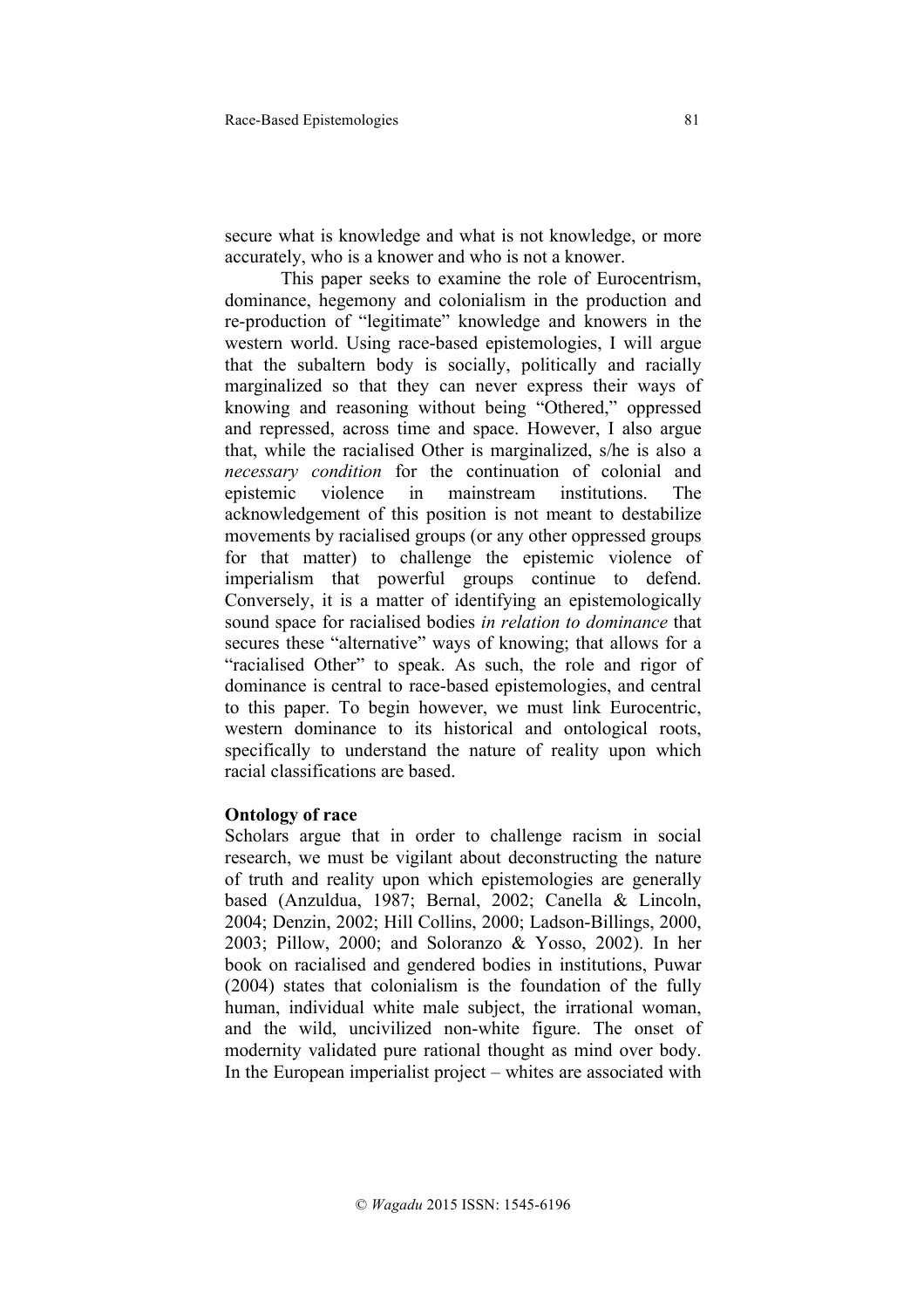the mind, the flight from the body. Non-whites (or savages) are associated with nature, wilderness, and the body (Puwar, 2004). Women, as irrational, are also "of their bodies," but men are not. Logic and rationality thus become symbolically white and male (Puwar, 2004). The pre-capitalist, modern, European cognition also created the white master and the non-white slave (Anderson, 1991). The exclusion of non-whites and women as persons, as humans, begins in this moment of (non) racial and (non)gendered colonial dominance. Many black and Aboriginal scholars contend that defining racialised bodies as animalistic, natural, or non-human denies their subjectivity and perpetuates dominance (Cheney, 2005). "Black Marxism" also begins by tracing the ontology of official non-human, non-personhood that is the black body (Mills, 1998). Edward Said furthers the distinction between the fully rational white male and the nonhuman racial Other in Orientalism, the epistemological and ontological distinction that continues to exist between the west and the east. In the European idea of the Orient, the east is primitive, backwards, heathen, and uncivilized; the west is natural, civil, Christian, and normal. Expanding on Hegel's constitution of the subject as needing to negate the very diversity it produces, Said's western subject is constructed by mediation through the other; the west (as natural, normal) cannot exist without the primitive and backwards east (Yegenoglu, 1998). "I am because we are," (Mills, 1998, p.11; and Ladson-Billings, 2000, p. 257) the African saying, purports that the black body does not exist unless in relationship with others. As such, the denial of black existence is not individual; a black body does not exist because blacks as a group do not exist. "The non-existence is racial." (Mills, 1998, p. 11)

For race-based epistemologies, social reality is constructed through a hegemonic lens that rejects the racialised Other (Anderson, 1991). European whiteness is taken as the norm (DeVault, 1999). This is rarely questioned. This social ontology of the world is not just about the racial non-human, non-whites, it is also about the unmarked, non-raced whites. Man's relationship to the universe prevalent in white, male philosophy takes this natural, unmarked personhood for granted (Mills, 1998). The ontology involving the racial non-person, the existence of a racial hierarchy, and/or white supremacy as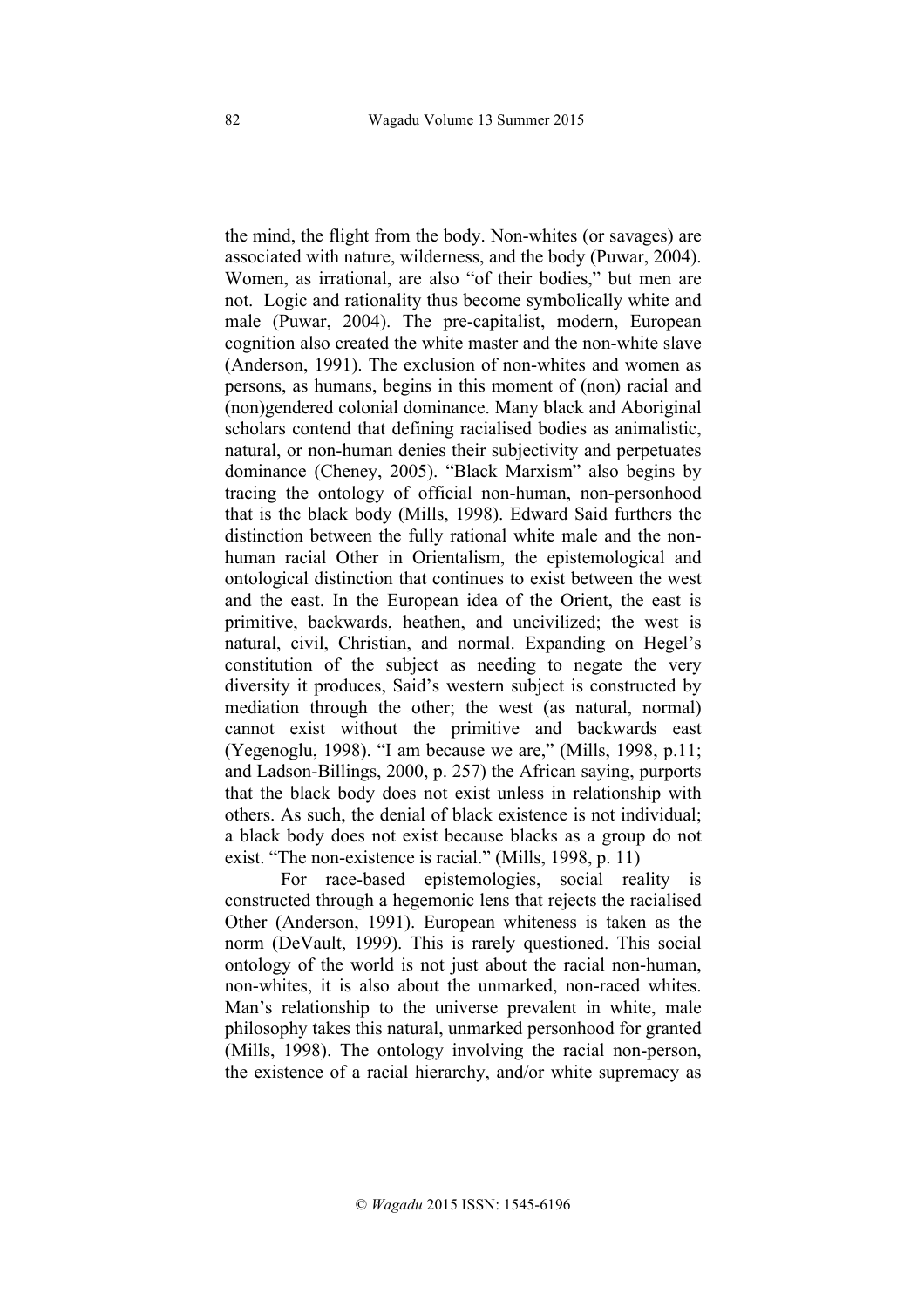"real" explains the exclusion of racialised bodies from several spaces, across time. For example, at the time of the Frankfurt School formation, Du Bois and Woodson (African American scholars) challenged the dominant European paradigm at the same time as Adorno, Marcuse, Weber and Horkheimer; yet they were not included in scholarly canon because they were seen to be "Negro" intellectuals, having "Negro" concerns with a "Negro" problem (Ladson-Billings, 2000; and Pascale, 2008). Hill Collins (1990) also states that central to many feminist scholars' viewpoints is that women are objectified as sex objects by men because they are identified with nature. Stanfield (1985) states that the ontologies and epistemologies of the dominant group that have continued to dominate for hundreds of years become so deeply embedded in contemporary society that they are seen to be "natural," rather than socially constructed throughout history. However, as Anderson (1991) argues, race and racial representations are not just social constructions; they have less to do with the "truth" and more to do with the material interests they serve.

Far from being part of the natural world, race has been a historically specific way of seeing and practice, linked in an ideological circle to the global extension of European domination. Race is the displacement of the will truth with a will to power (Hook, 2001). Western modernism and culture has deeply embedded normative assumptions and beliefs of the world and one's (white, male) experiences in it (Bernal, 2002). It is in the context of hegemony and colonization that categories of race need to be situated, as during the rise of power the classification of race acquired its meaning as nonwhite, non-human, uncivilized. After hundreds of years, Anderson (1991) argues that the screen through which racialised groups are filtered has been subtly revised and recycled, not radically transcended (p. 246). As Mills (1998) states, "reality continues to be racialised." (p. 11) It is in this vein that we need to examine what is the stable reality that constructs "race" as "truth" in race-based epistemologies.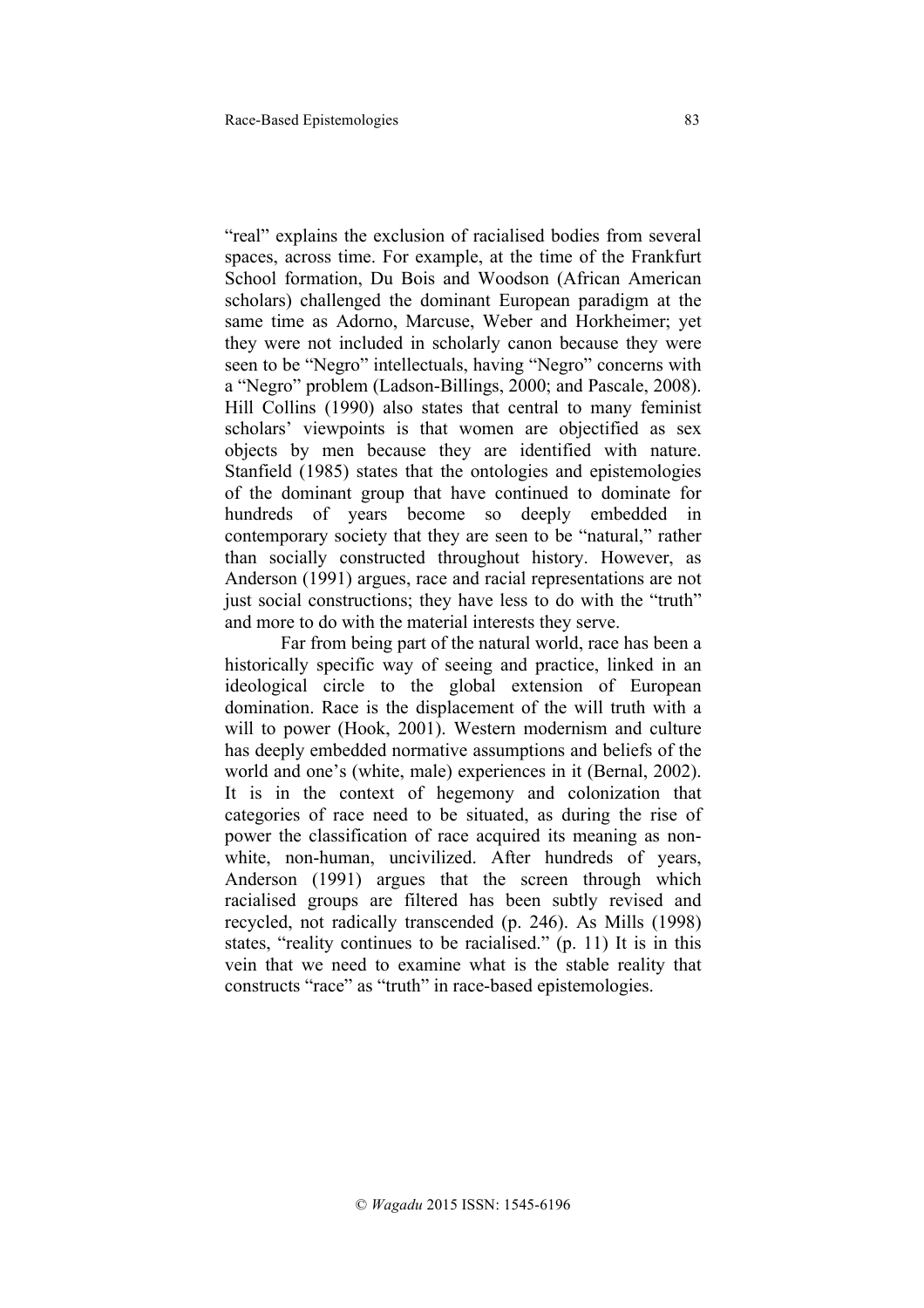# **Race-based epistemologies and dominance as a stable reality**

Gunzenhauser and Gerstl-Pepin (2006) purport that epistemology "*is a theory of what gets to count as knowledge.*" (p. 332) From a race-based epistemological standpoint, when we ask the question, "Is racism real?" we also need to ask ourselves, "Who says that it is not?" and "Whose interests does it serve to say that it is not?" Or, from a race-based epistemological standpoint, we might ask in return, "Is dominance real?" As Mills (1998) poignantly states, the concern of what he calls "alternative epistemologies….will not be the problems of other minds but the problem of why women were not thought to have minds; not an investigation of the conditions under which individual memory is reliable but an investigation of the social conditions under which systematic historical amnesia about the achievements of African civilizations became possible; not puzzlement about whether physical objects exist but puzzlement about the cognitive mechanisms that make relational social properties appear under capitalism as reified intrinsic natural properties." (p. 22) All of these concerns can be grounded in the social reality of the dominant white male as the knower, as the purveyor of "truth." Bernal (2002) and Ladson-Billings (2000) state that the concept of epistemology is not just a way of knowing, but a *system* of knowing, having specific interests and worldviews which are validated, both internally and externally, through living and learning. Black feminist thought, as a race-based epistemology and as specialized knowledge, is one which rejects and opposes the European, white male as the universal knower (Hill Collins, 1990). Critical raced-gendered epistemologies such as Black feminist thought offer insights into various ways of knowing, living, and resisting in the world based on experiences of race and gender, as forms of oppression (Bernal, 2002). Hill Collins (1990) argues, however, that the universality of western epistemologies actually reflects the "interests of their creators," (p. 15) and that this *standpoint of domination* obscures the questions of legitimacy or the right of oppressed groups to define and represent themselves (Bannerji, 1995; author's emphasis). In fact, as Pascale (2008) affirms, we often find studies on race that reflect more about dominant hierarchies of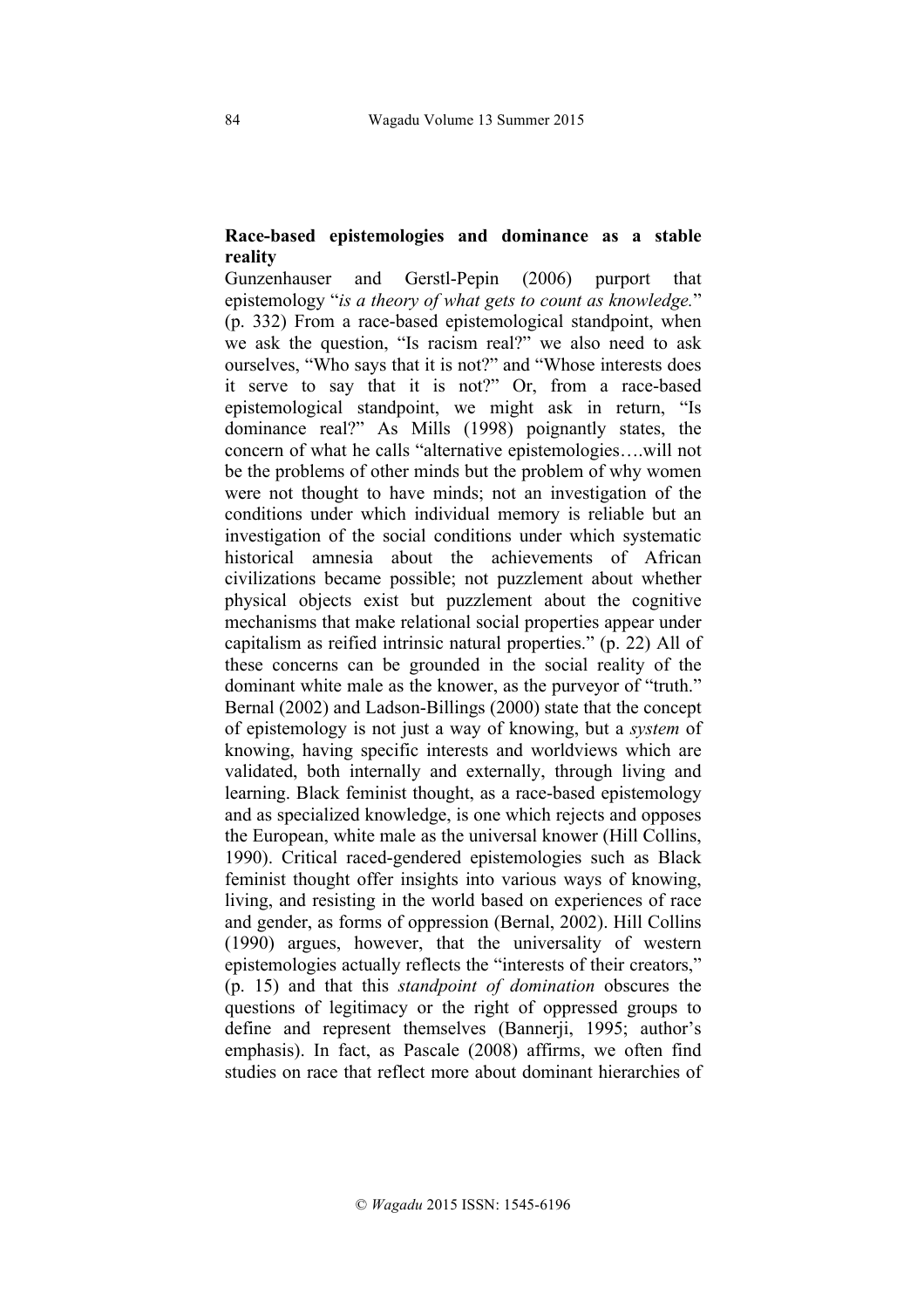power than about people's experiences within them. As such, race-based epistemologies should not be considered "preferences," because they represent a conscious choice of liberation, self-determination, and human emancipation over hegemony (Gramsci, 1971). The work that these epistemologies seek to accomplish is premised on the sociopolitical agenda to challenge the hegemonic structures that sustain inequity and injustice. Rodriguez (2006) for example states that we must deconstruct Eurocentric and patriarchal ways (or systems) of knowing that have come to dominate our spaces. She also notes that in understanding the social ontology of the world as sustaining a racial hierarchy, we must use and promote the particular knowledge of racialised groups to decolonize our minds and make significant moves to challenge the exploitation and oppression that we as racialised bodies continue to experience.

However, as many scholars of color indicate, the point of race-based epistemologies is not to "color" the scholarship; not to claim to be the truth; or to dismiss European and Euro-American epistemologies. Race-based epistemologies challenge the epistemological practices and activities that naturalize western ways of thinking. Race-based epistemologies serve to de-center and contextualize western ways of thinking and knowing, to define their limits. They advocate that other forms of knowing and understanding need to be respected, included, in order to deconstruct past and resist future epistemological colonization (Bernal, 2002; Hill Collins, 1990; Ladson-Billings, 2000; Maffie, 2009; and Rodriguez, 2006). For example, "polycentric global epistemology," as noted by Maffie (2009) is premised on the survival of indigenous peoples and their knowledges, drawing heavily from "post-Eurocentric," "postcolonial," "feminist," and "emancipatory" scholars (p. 60). Maffie argues that unlike traditional truth seekers, who want to "find the facts" and discover the ways in which the world works, the "way-seekers" of a polycentric global epistemology search out forms of action to promote the socio-political goals of emancipation and liberation of women, working people, and indigenous peoples. Indigenous post-colonial scholars trouble the implicit domination inherent in questions like "Are indigenous beliefs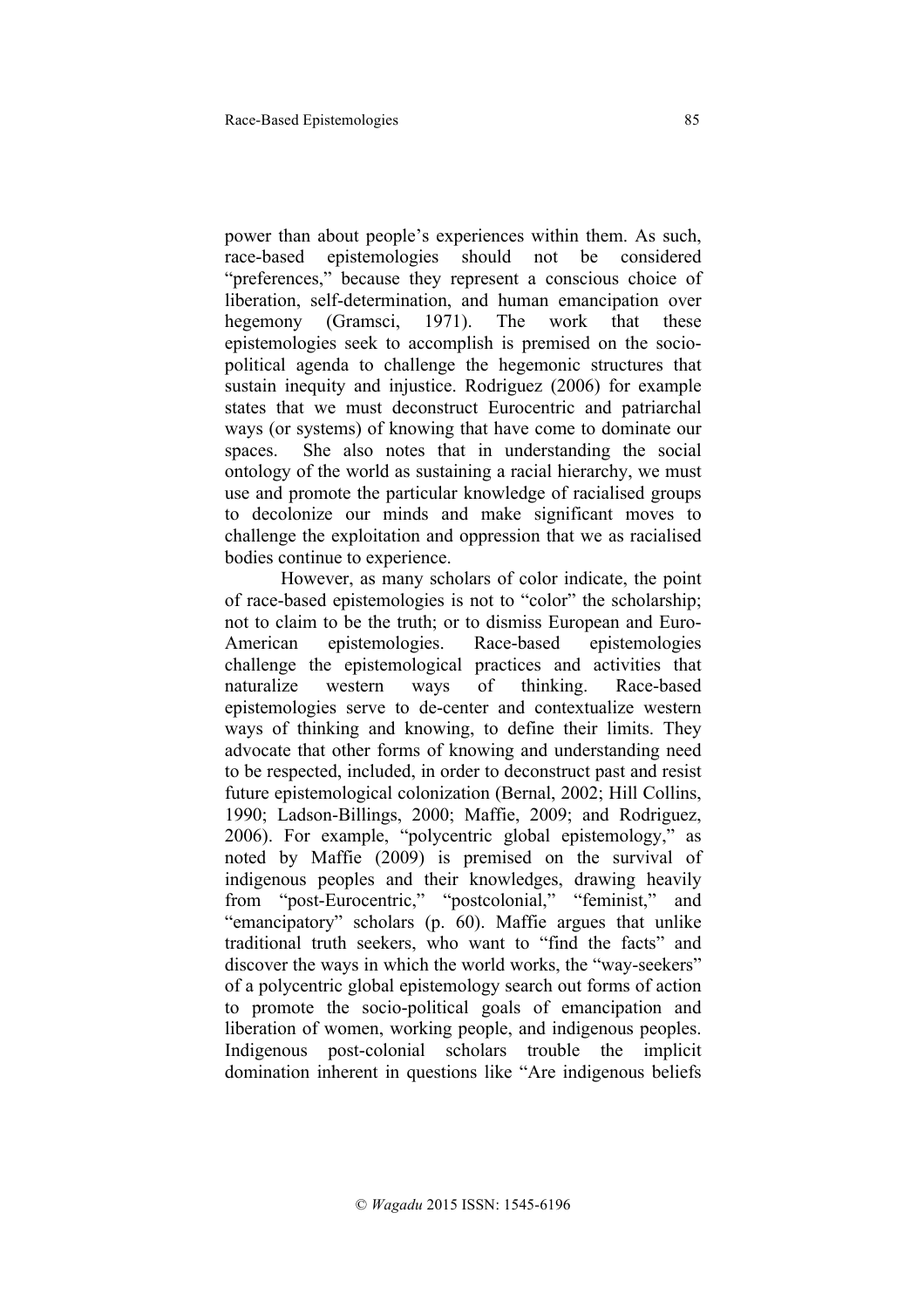epistemologically justified?" and "Are indigenous peoples rational?" As an indigenous, post-colonial scholar, Maffie (2009, p. 59) asks: "Why do they ask these questions? Who bears the burden of proof? Who is in the position to demand self-validation, and from whom is self-validation being demanded? Whose concepts, standards, rules, and criteria govern this exchange?"

These questions reflect the role of dominance, as a stable reality, that race-based epistemologies must explicate and challenge in order to legitimize subaltern ways of knowing and living. As Mignolo (2002) argues, colonial difference inscribes a concept of knowledge in which "there can be no Others." Yegenoglu (1998) asserts that production of knowledge and subjugation by colonial power are not operating in isolation from one another. The knower and the known cannot be independent of one another; to know is always to know on some pre-defined terms. Still, the social and ruling relations between a colonial investigator and the colonized reality rarely comes into question when assumptions are made and "truths" are claimed (Bannerji, 1995, pg. 55). Eurocentric epistemologies validate the perspectives of Europeans and/or Euro-Americans as the norm, while continuing to invalidate the experiences, ways of knowing and thinking of people of color (Bernal, 2002).

**The role of ideology and discourse in knowledge production** Smith (1990, p. 83) argues that in the relationship of ruling and dominance to the construction of knowledge "ruling writes over subjectivities, experiences, and agencies of people in history." Ermine (1995), Schrieber (2000) and Hunter (2002) each begin their work by challenging the ideology that western discoveries are the only valid sources of knowledge. Ermine (2005) further states that the exclusion of "Other" knowledges as truth by the dominant group is fundamental to the subjugation of Aboriginal peoples, and that we must first unpack the political and ideological function of the white male figure as the norm and the knower before moving forward with our goals of transformation. This brings us back to the ideological circle of whiteness and dominance. Here I would like to provide an example from a textual analysis I conducted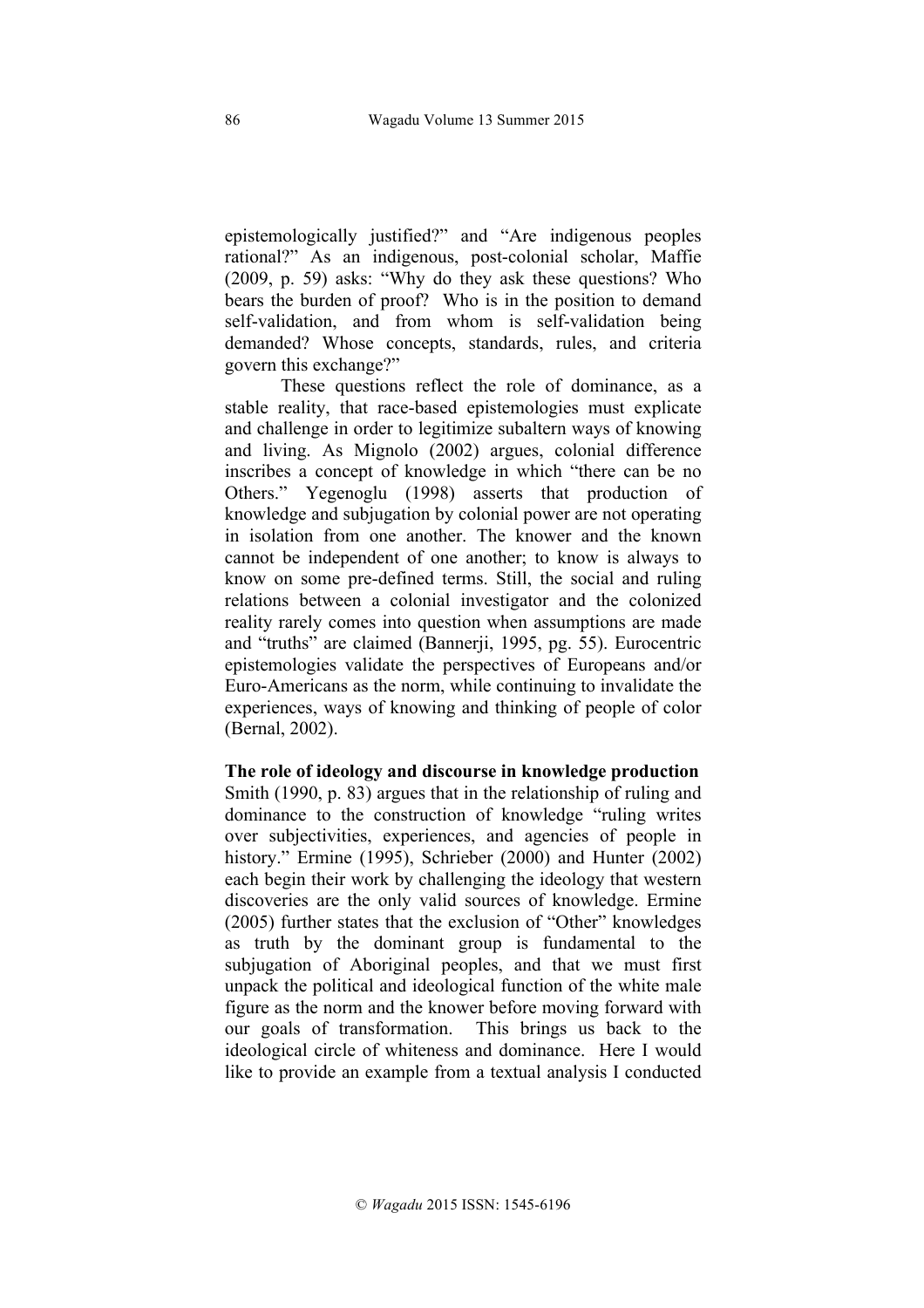of the City of Toronto's Plan for the Elimination of Racism and Discrimination, to uncover the ideology and ruling relations that coordinate anti-racist legislative efforts "in one of the most diverse cities in the world." (Policy and Finance Committee, Report no. 3, Clause no. 3) The plan was sparked by the Ornstein Study "Ethno-Racial Inequality in the City of Toronto: Analysis of the 1996 Census," (2000) which concluded that for ethno-racial minorities with similar education, the level of unemployment and poverty is significantly higher than persons of European origin. To prepare the plan, the City of Toronto undertook over 50 consultation sessions across the city to gain input from its residents, community groups and organizations on how to combat racism and discrimination. Some of the comments from the consultations included "Since 9/11, Muslim is a euphemism for walking bomb;" "Racism is a growing problem in Toronto. How do I know? I know because the number of attacks on me keeps increasing" and "There is no safe place…" (There were many more comments reflecting experiences of racism in the city of Toronto, unfortunately too many to name here). The official Plan of Action was approved at the April  $14<sup>th</sup>$ , 2003 meeting of Toronto City Council, prefaced with the following: "Diversity is a fundamental characteristic of our city. It gives Toronto strength through an ability to value, celebrate and respect differences. It is this recognition of diversity, which makes Toronto one of the most creative, caring and successful

cities in the world." (Policy and Finance Committee Report no. 3, Clause No. 3, 2003, p. 20) There is a certain irony attached to writing that diversity makes Toronto one of the most caring cities in the world, in a report which seeks to eliminate racism and discrimination experienced by its residents. Those who experience being Muslim as being equated to a walking bomb, who experience increasing racial attacks, or who never feel safe, would hardly call the place in which they live "caring."

We need to ask ourselves what broader interests are served when these experiences of pain are consumed, pacified, and are made to fit within a pre-existing agenda. Instead of asking about what is revealed by authors in their texts, Foucault suggests we ask instead about what subject-positions are made possible within such texts; "discourse is not simply that which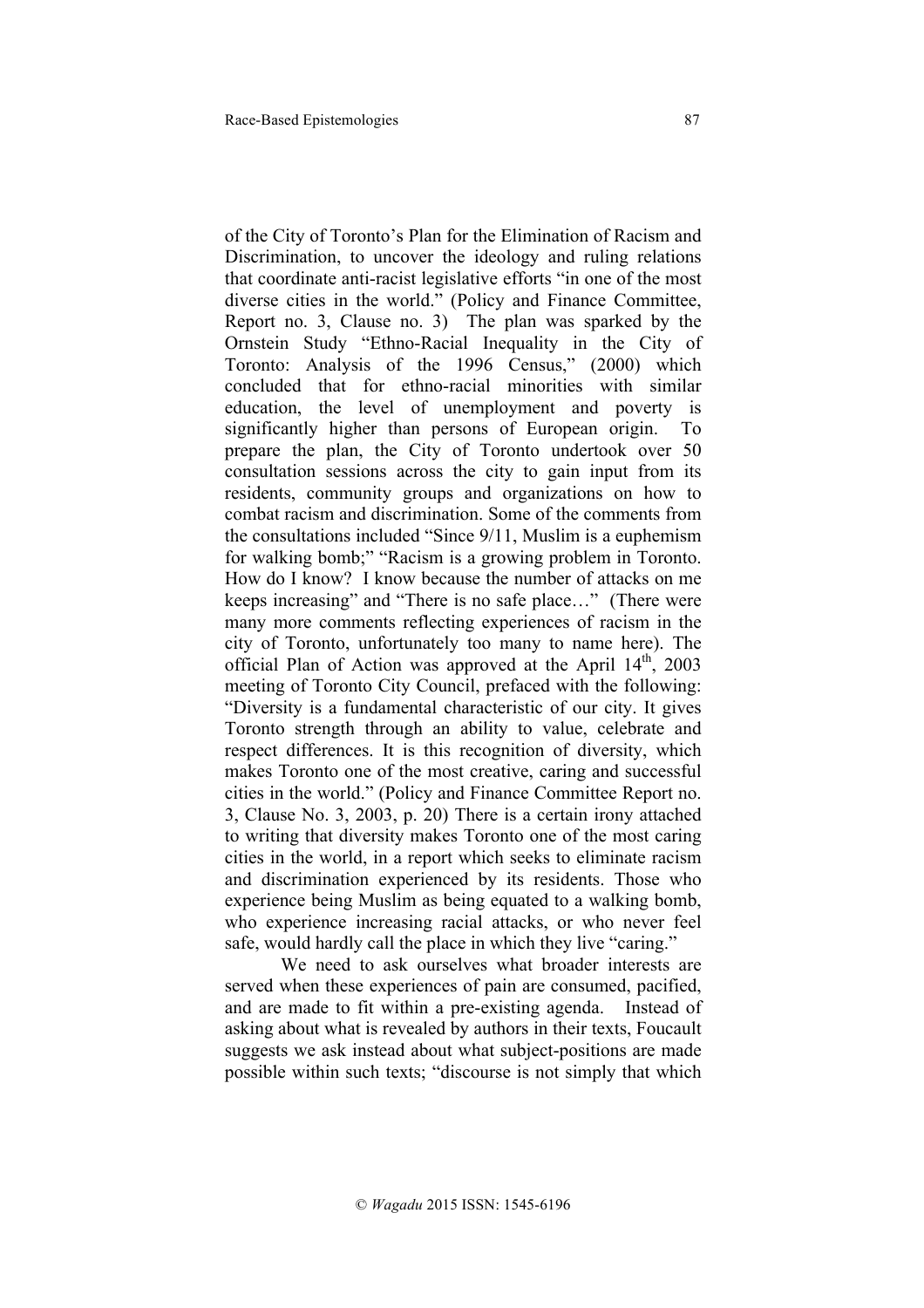translates struggles or systems of domination, but is the thing for which and by which there is struggle." (Foucault, 1981, pp. 52-53) Foucault (1970) also describes discourses as being linked through various textual forms as an ideological force, shaping knowledge of the everyday world and interests in a particular way to reify conformity. The relationship between power, ideology, discourse and what passes as systems of knowledge in the west are perhaps nowhere more evident than classifications and hierarchies based on race (Anderson, 1991). As Stoler (1995) argues, power organizes knowledge in a way that justifies and re-produces historical, social, and racial distinctions and exclusions in the world. It is those who experience the effects of these classifications, who have distinct ways of knowing, that are continuously marginalized in the dominant, mainstream, western scholarly canon of epistemology**.** I offer that the (re-)production of hegemonic knowledge, in and across mainstream institutions, is dependent on *the presence and engagement of the racial Other*; that it is through multiple encounters with the racial Other and their ways of knowing that the western epistemological tradition reproduces and asserts itself, by continuing to draw false dichotomies between experience, or "stories", and "truths" in knowledge-making.

We now move to what is considered knowledge in racebased epistemologies, with some caution. There are many epistemologies that can be considered to be race-based, but we must be conscious of the fact that there are multiple ways of knowing in racialised communities. To ascribe one way of knowing would be to essentialize racialised groups much in the same way that dominant groups do in order to "know" these groups better. For example, Aboriginal communities have distinct ways of knowing through the self, the spirit, and the unknown. Knowing becomes possible through the mysterious force that connects all life. *Mamatowan* is the self connected with this force. The connection with this force is the subjective experience which becomes knowledge (Ermine, 2005). In the Kwara'ae community, Gegeo & Watson-Gegeo (2001) also explain that sensory information is privileged, direct communication from ancestors and signs are sources of knowledge, and that knowledge is created through a dialogic –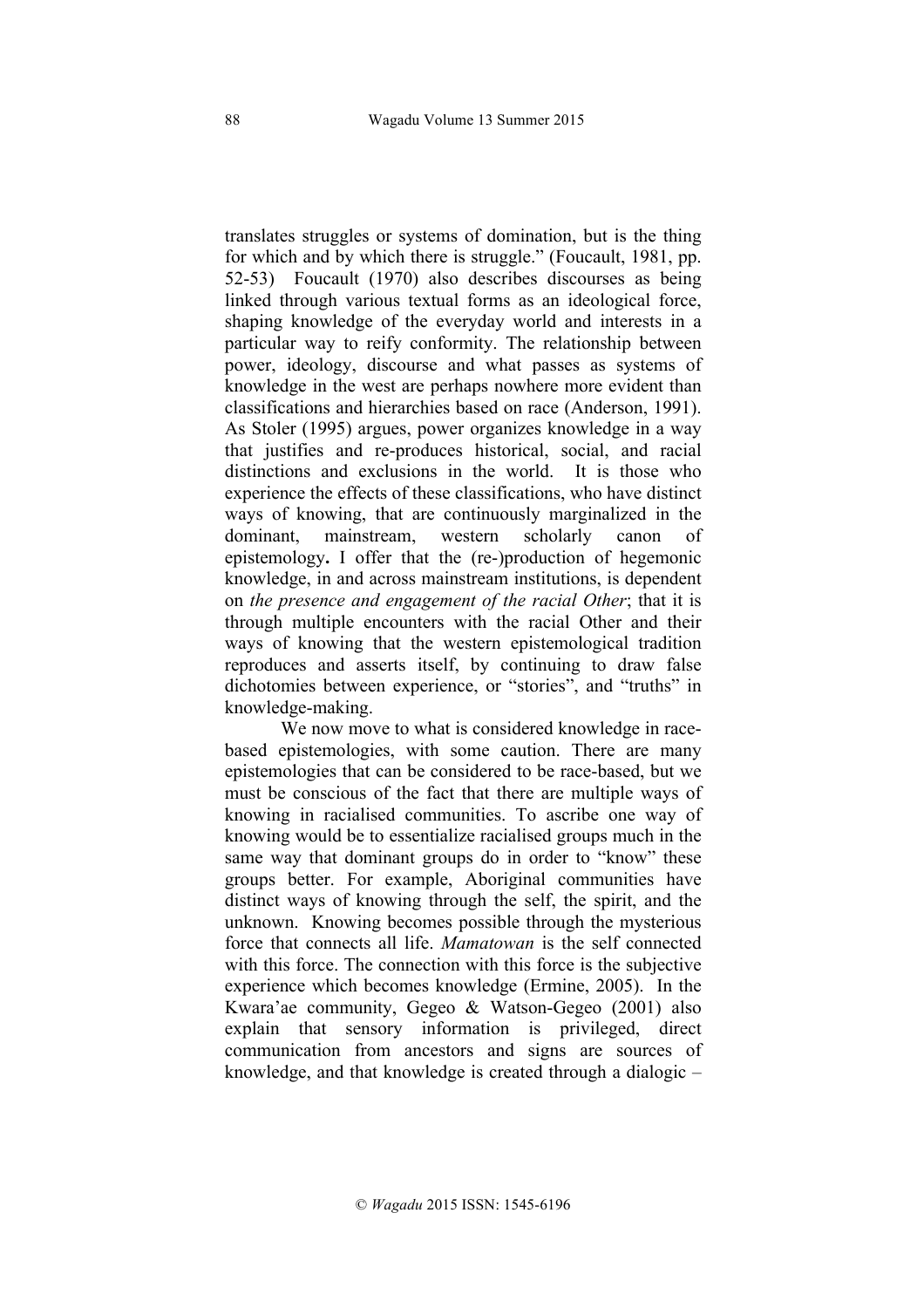through trial and error, through debating, questioning and analyzing evidence, and through "epiphany" moments (Gegeo & Watson-Gegeo, 2001). There is no "racialised Other" faction that we can make generalizations about, and it is also near impossible to account for the ways of knowing or what is considered knowledge in all racialised communities. What these race-based epistemologies do all share is their resistance to traditional, Eurocentric epistemological frameworks which assume neutrality, objectivity and/or universality. They all contend that these frameworks hide the actual nature of social relations founded upon racial constructs. Further to this, they all argue that race *is* relevant, that the subjectivity and experience of race is valid as knowledge. However, in light of the goal of this paper to explicate the role of dominance in the formation of race and race-based epistemologies, we will proceed in the direction of asking what is considered knowledge by reflecting on what dominant group(s) might say is *not* knowledge; that is, the subjective experience of being racially Othered.

 Some will argue that experience in race-based epistemologies can be conflated with feminist standpoint; that positions, social locations and political struggles outside of the dominant group can advance knowledge in some way (Harding, 2004). I do not entirely disagree with this conflation. Standpoint theory deconstructs rational, scientific projects by "studying up - " mapping the social relations and practices of power that continue to oppress women in different ways and the role of institutions in maintaining those relations. It also refutes the value-neutral, objective position that modern, western science continues to claim. Standpoint theory argues that no knowledge production could be immune to social influences (it is no coincidence that the sciences just "happen" to repeatedly support industrialization, European expansion, military conquest, and so on). Standpoint theory also asks which "problems" get to count as scientific ones in the first place (Harding, 2004, p. 32). All of these tenets (and others, I am sure) are commensurable with the value of experience in race-based epistemologies. What I would like to draw out here is the role of experience of in knowledge production, in racebased epistemologies, and in relation to dominance.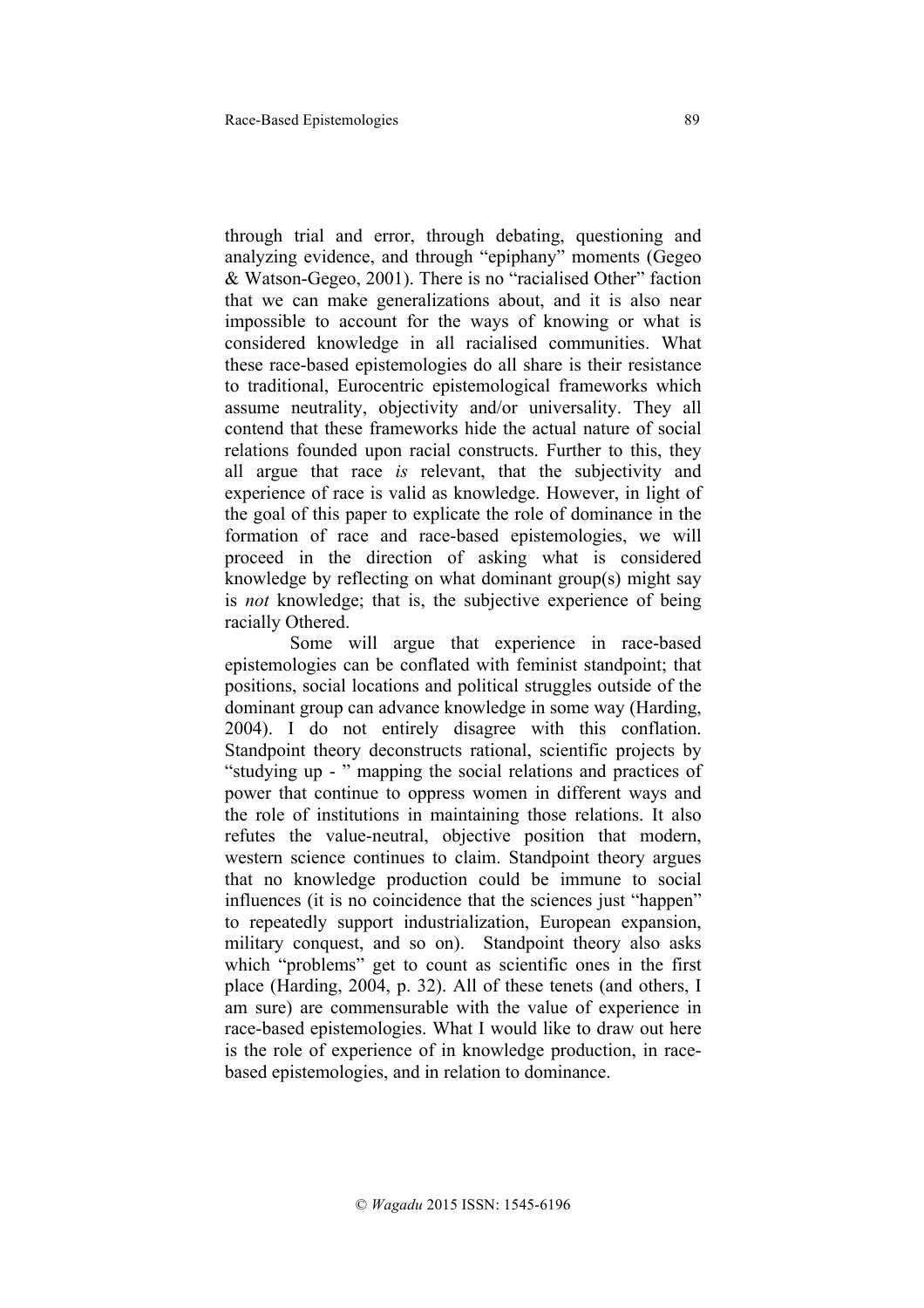# **Moving across boundaries: the subjective, liminal experience**

Earlier, I described an example in the City of Toronto to illustrate how the (re-)production of hegemonic knowledge, in and across mainstream institutions, is dependent on the presence and engagement of the racial Other. What is required here is an examination of how the "knower" attempts to contain encounters with the racial Other; encounters which force a constant state of re-negotiation of what counts as "stories" and "truths" in knowledge-making, in specific times and contexts. Du Bois' notion of double-consciousness is central to the value of experience in race-based epistemologies (Ladson-Billings, 2000). Ladson-Billings (2000) describes this doubleconsciousness position as not one of marginalization and oppression but as an *advantage* that racialised bodies have in positions of exclusion and inclusion, having viewpoints from the margins and the mainstream. Wynter (1992) calls this position liminal; between two worlds or states of understanding. I argue that this position is pivotal to the deconstruction and dismantling of the white, western knower. It is through this position that we can uncover, as Fanon (1952) suggests, how the white man constructs the black man, but also how the white man (as knower) constructs the white man through the black man (he who is to be known, and negated). This position is not due to inherent racial difference (i.e. not from experiences of racism, per se) but from the constructed Otherness that moves racialised bodies beyond the conception of self/Other that is inherent in the construction of the white, male subject as the norm. To revisit Hegel and Said, the white male subject constructs himself by negating the other. The racialised subject, however, cannot be constructed out of the negation of the white male subject, because *if he negates the white subject, he no longer exists as the racialised Other*. Ladson-Billings (2000) suggests that double consciousness does not only apply to racialised groups but to all marginalized groups who find themselves on the fringes of the mainstream. For example, we will find more women identifying themselves as feminists than men because women have greater experience with the consequences of gender oppression in mainstream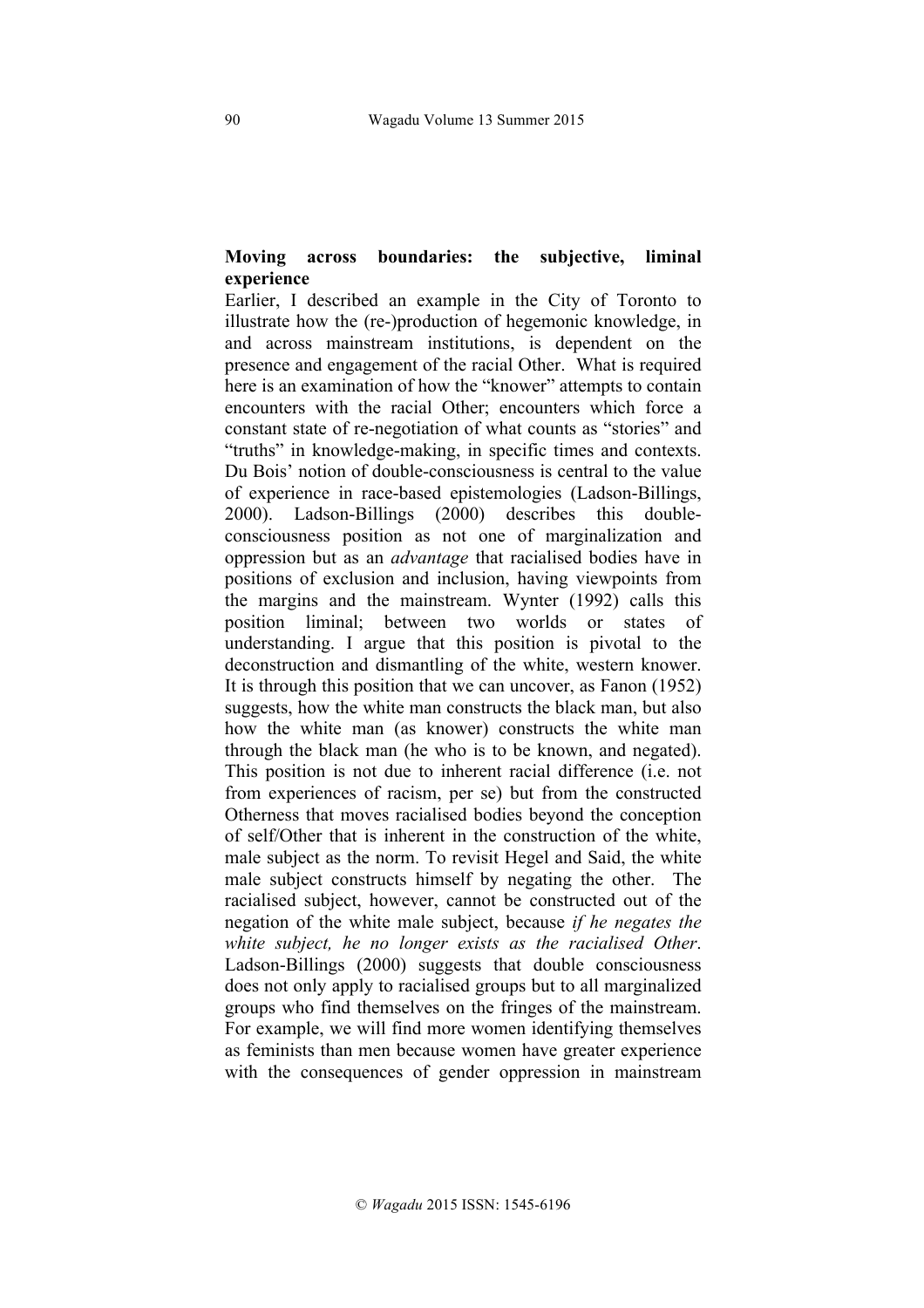society (Hill Collins, 1990). We can also use the example of people from the poor or working class. They have perspectives on their own experiences, yet they also come to know the dominant class by interacting and participating in how the dominant class functions (Ladson-Billings, 2000). Similarly, while racialised groups have their own experiences as racialised bodies, they also must acquire knowledge and practices of the dominant group, at least minimally. The point of this liminal perspective is that it can reveal insight into how the dominant group operates, through power, to distort realities of the Other in order to maintain and reify that power, and to keep subordinate groups out of the mainstream (Ladson-Billings, 2000).

Mills (1998) argues that some experiences lay outside the dominant group's grasp, and that the defense to be articulated by alternative epistemologies is that a marginalized group's access to multiple perspectives and experiences gives her/him a wider-angle view of the social world. As such, racialised bodies do not present something new; they present something familiar from a different angle. Liminality, and the experiences in liminal spaces, offer counter-hegemonic knowledge of, and liberation from, the socially and racially constructed classifications, distinctions and exclusions in the Western epistemological tradition, and provide insight into how and why certain bodies come to be marked as "storytellers," in the academy and beyond. Furthermore, it is through liminality, in particular the multiple and embodied experiences of being marked as "storyteller," that the repeated co-options of difference into a logic of sameness are brought to light. I contend that this undermines western epistemological hegemony, by exposing its anxieties and limitations as an absolute site of truth and power.

## **Limits of experience – if one person says it, can it be true?**

What is important here is not necessarily what racialised bodies feel, innately, is a limit of their experience, but rather how dominance constructs limitations of experiences of the Other to reify their own positions of power. The irony of the critique against experience and stories as knowledge is in the idea that dominance has nothing to do with experience or storytelling.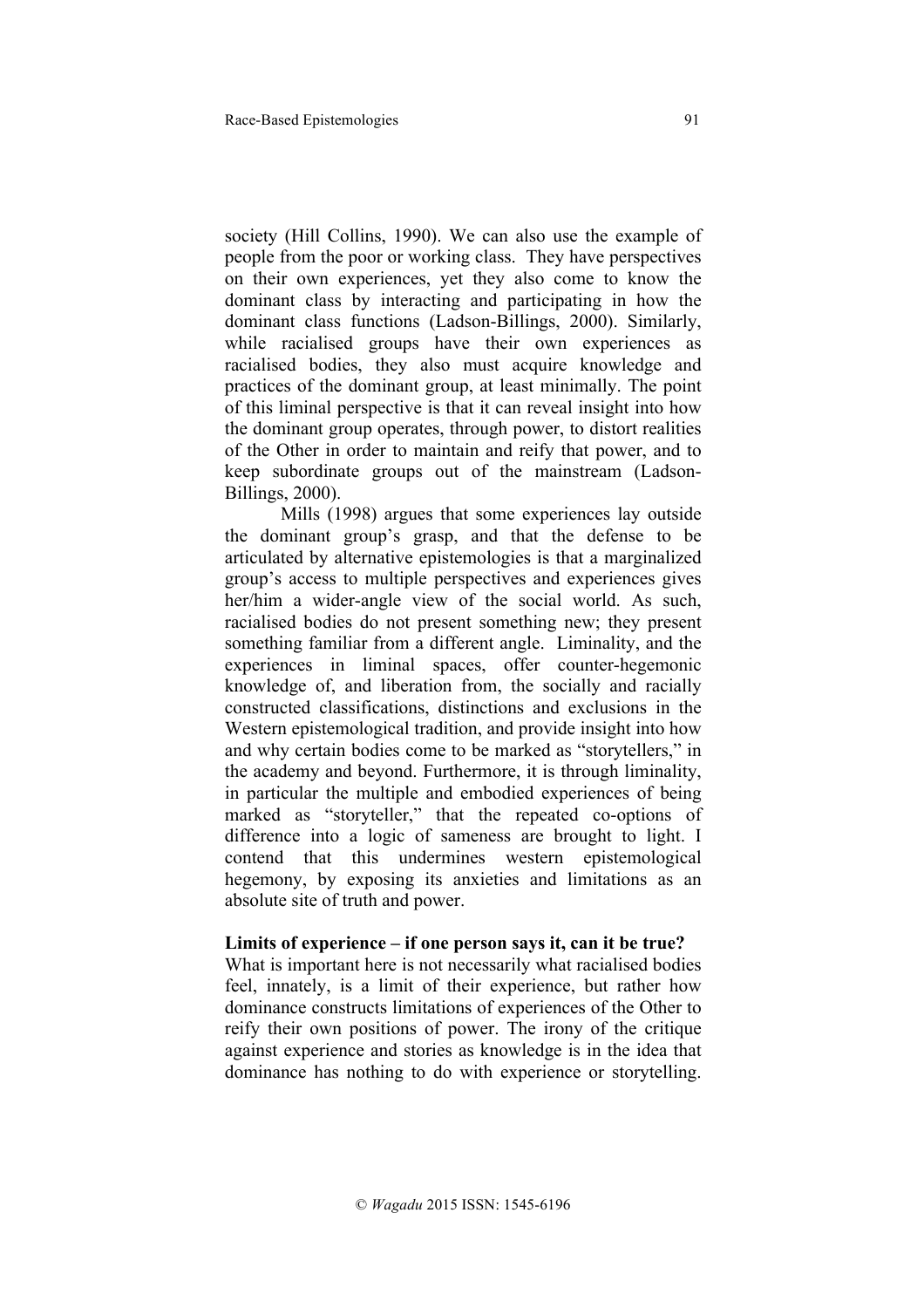Delgado (1993) notes that "majoritarians tell stories too. But the ones they tell – about merit, causation, blame, responsibility, and social justice do not seem like stories at all, but the truth." (p. 666) Bernal (2002) responds to those who disapprove of using stories for knowledge production by stating that it is interesting that critics do not acknowledge how Eurocentrism as a dominant perspective circulates and recirculates mainstream stories about race, which constitute knowledge. These stories, however, are seen as "facts" because of the invisibility and dominance of white privilege and Eurocentrism. As such, criticisms against stories and experience as knowledge often end up being critiques against alternative ways of knowing (Bernal, 2002). Furthermore, as Ladson-Billings (2000) argues, just because research communities have started to move away from positivist, scientific ways of knowing to more qualitatively-based investigations which involve narratives and/or storytelling does not mean that academic disciplines will be receptive to all kinds of stories, or that all stories will be considered as knowledge.

Questions often asked of racialised and Indigenous scholars are: if one person says it, can it be true? How do we know that the story is legitimate? To answer this, we must return to the role and rigor of dominance in race-based epistemologies. As Campbell and Manicom (1995) state, to begin with the everyday experience is not to set out to claim that experience is "real," but to locate the meaning of that experience beyond the local setting. We do not look to experience to understand individual meanings and intentions, but to understand what ruling relations and dominance shape the experience, and others' experiences in similar ways. Campbell and Gregor (2004) also argue that we should not be looking for some kind of bias in the individual knower, because it is her/his experience that will offer us insight into how power operates, whose interests are served, and how knowing is organized. What is important here is the work that scholars do to turn a critical gaze on dominance, to expose hierarchies based on race (Ladson-Billings, 2000). Stories from racialised groups can reveal a lot about hierarchies based on race that shape their lived experiences but they can also identify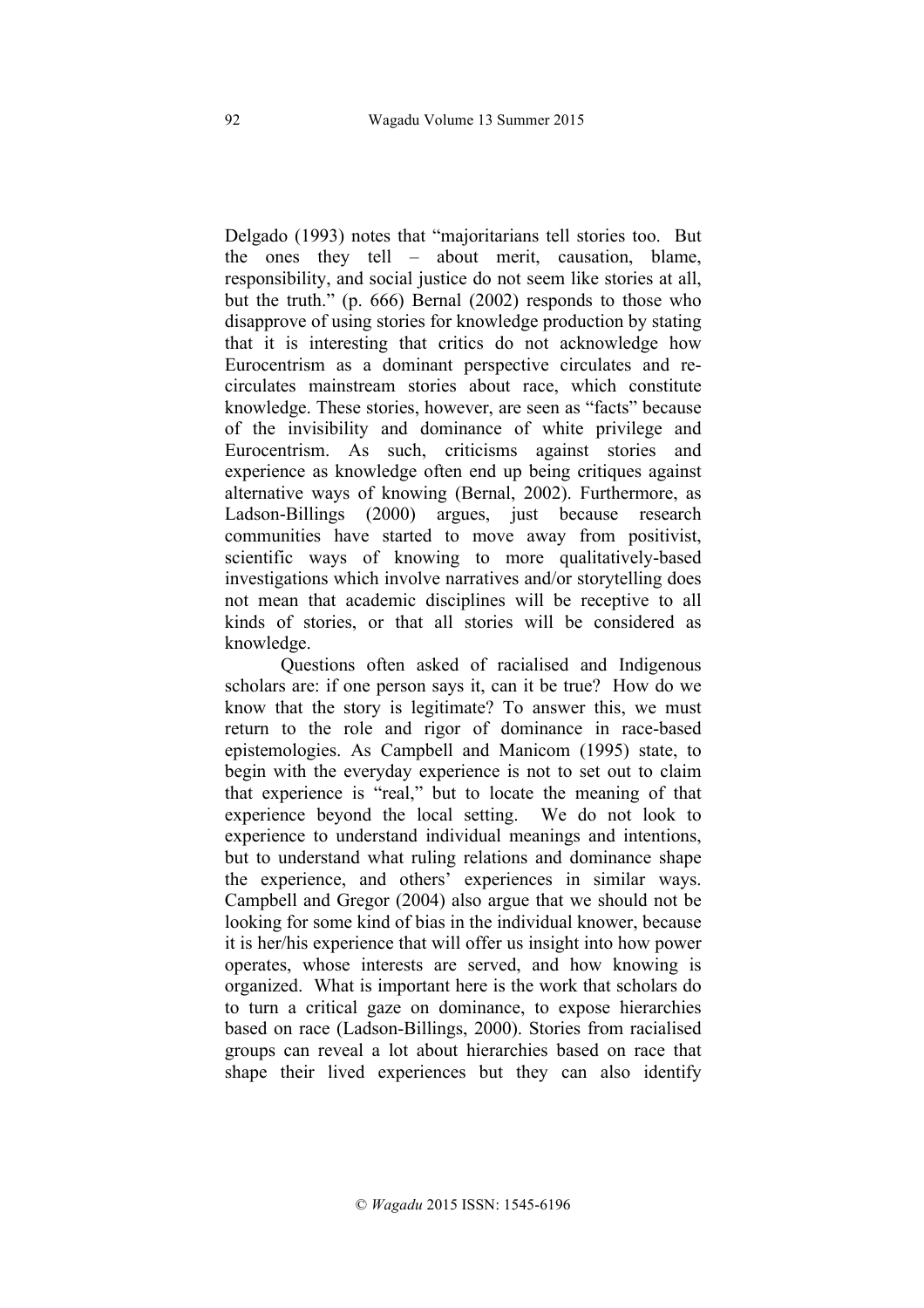moments of transformation and solidarity that can be carried across racial boundaries. Hill Collins (1990), for example, notes the importance of establishing connections with other subordinated groups with standpoints from the margins, such as white women, black men, and other people of color. Subordinated groups have their own partial, situated knowledge and perspectives (meaning that there is no one truth "out there" to be uncovered) linked to the contexts in which they are created. If these perspectives are shared (Hill Collins calls this "pivoting the center,") we can see how hegemonic structures and representations are insufficient in our own lives and the lives of others. We can better understand how hegemonic views are also partial and situated, and that the supremacy of one way of knowing should be challenged.

#### **Knowing in place**

The question of who is a knower in race-based epistemologies is also a challenging one. For example, Hunter (2002) offers examples of five racial epistemologies that represent some ways of knowing in research on race in society. Each of the five epistemologies has a different knower, or rather, a different perspective on knowing. For example, in the Black/White epistemology, the knower is African American; yet in the Assimilationist epistemology, first generation immigrants who have successfully assimilated into the dominant group are knowers (Hunter, 2002). Again, it is dangerous to make the assumption that there is one definitive knower across all racebased epistemologies. However, drawing on Black feminist thought, I will make the argument that racialised bodies have distinct ways of knowing, and as such, racialised bodies should be central to work on race and knowledge.

Hill Collins (1990) carefully states that not anyone can produce Black feminist thought. I say carefully because Hill Collins wants to separate biology from knowing, "separation of biology from ideology must be made" (p. 20) while at the same time reconciling that Black feminist thought cannot be produced in isolation from the Black women who experience multiple layers of oppression based on gender and race: "a definition of Black feminist thought must also avoid the idealist position that ideas can be evaluated in isolation from the groups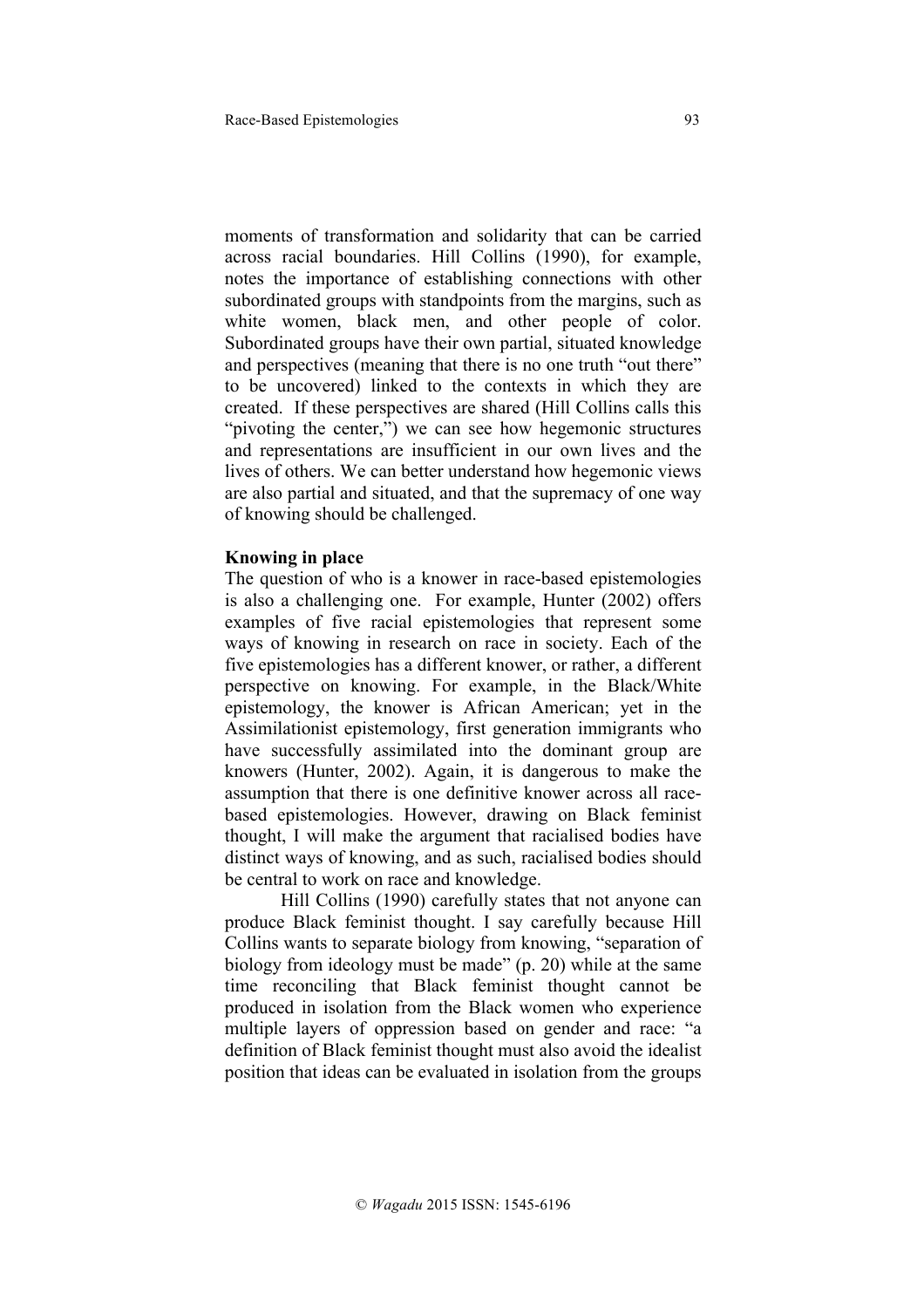that create them. Definitions claiming that anyone can produce and develop Black feminist thought risks obscuring the special angle of vision that Black women bring to the knowledge production process." (p. 21) As Hill Collins argues, nonacademic knowledge is also "expert" knowledge, created by African American women in their everyday lives.

Central to Black feminist thought is that Black women need to be leaders in producing knowledge about their lives. Relying on other epistemologies in which "outsiders" produce knowledge of marginalized groups, regardless of intent, only perpetuates the de-centering of lived experience that racialised and other subordinate groups are trying to privilege (Hill Collins, 1990). This does not mean that others cannot participate in the production of knowledge; it means that people who actually live a certain reality and have experience in that reality should be central to producing knowledge of that reality. We can make the same argument for Aboriginal communities, who also have distinct ways of knowing and living. Ermine (2005) argues that western ways of knowing that rely on the physical "outer space" alone are fragmentary and limited, and they restrict and displace the capacity for holistic thinking in Aboriginal communities. From a race-based epistemological perspective, we would privilege the knowledge produced by an Aboriginal knower above knowledge produced about an Aboriginal community by a white male, or by any "outsider" for that matter. From a race-based epistemological perspective, this does not mean that Aboriginal communities cannot coproduce knowledge about their ways of knowing with outsiders, it simply means that knowledge cannot be produced about Aboriginal ways of knowing without an Aboriginal knower. As Campbell and Gregor (2004) argue, knowing requires a body and a consciousness. This "embodied knowing" affirms the value of subjective, lived experience, and rejects Eurocentric, male-centered systems of knowledge production.

# **Objectivity versus subjectivity – the racial structure and experience in the body**

Many scholars argue over whether race is objective or subjective. Omi & Winant (2005) maintain that the concept of race is significant and fluid in its meaning, despite centuries of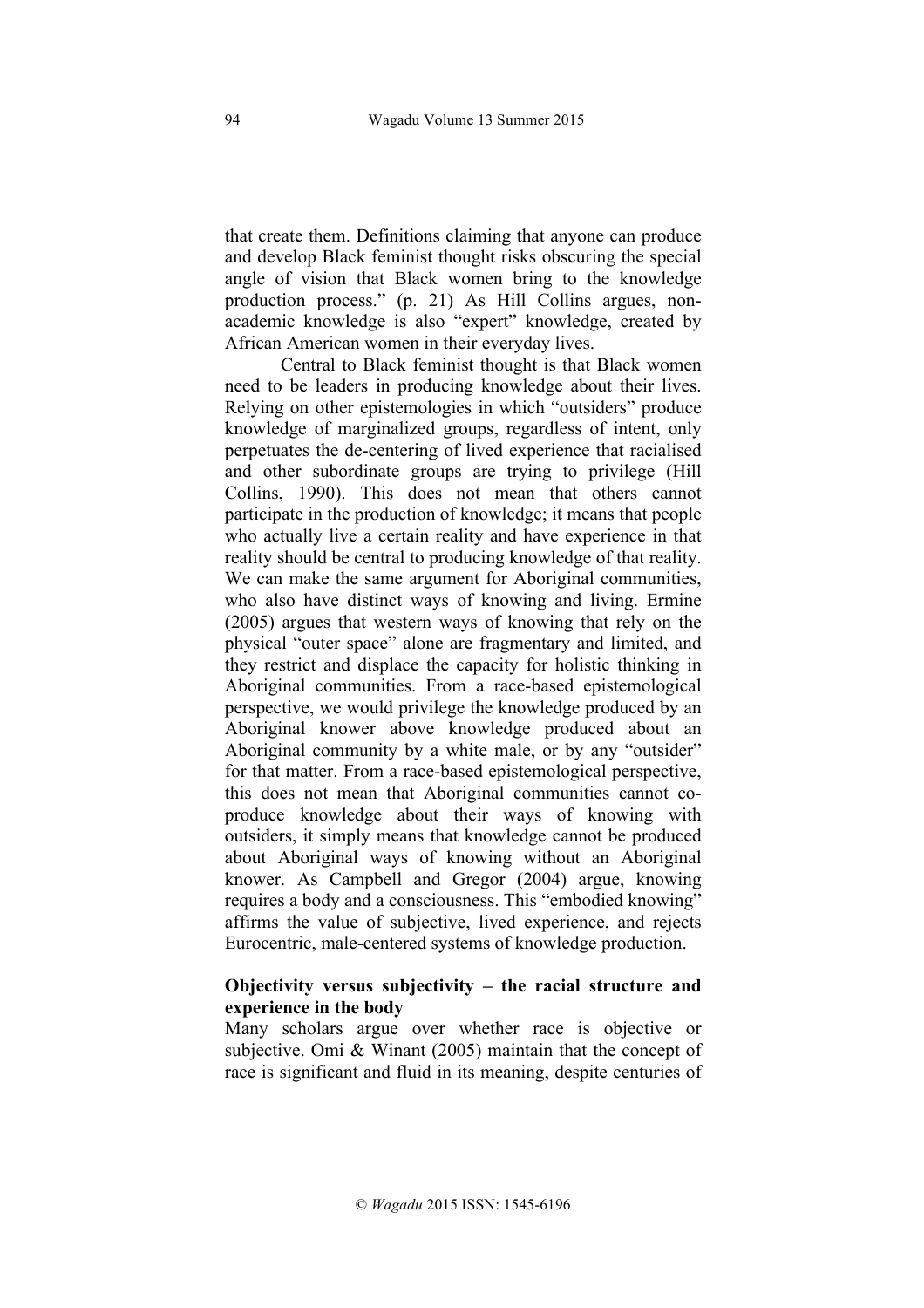effort by western thinkers to package it as an ideological construct or an objective condition. This notion of race as an "objective condition" evolved with European Enlightenment. Scholars argue that western knowledge is significantly limited by defining race as an objective condition because it fails to account for history, the social construction of race, as well as multiple meanings in identity (Hill Collins, 1990; and Omi & Winant, 2005). Bernal (2002) also argues that race/ethnicity or gender are not static, essentialist, or unchangeable. Instead they should be looked at as constantly shifting in relation to the social order, which creates the experiences central to a critical race-gendered epistemology. However, objectivity and race continue to be contested and debated by scholars and between academic disciplines. I hope to unpack some of the debates here, for my own clarification and to better understand how dominance invokes the racial object. To begin, we will return to the ontology of race; the fully human, individual white male subject, the irrational woman, and the wild, uncivilized nonwhite figure.

As noted earlier, from the modern period, non-whites (or savages) are associated with nature, wilderness, and the body. Women, as irrational, are also "of their bodies", but men are not (Puwar, 2004). The body (and being "of" the body) is central to the argument made by some racialised scholars that the black body is seen as an object. Hook (2006) for example states that black bodies in particular are the objects and symbols which continue to confirm disembodied whiteness. Mills (1998) argues that the black body is the material standpoint, "what incarnates one's differential positioning in the world." (p. 16) Mills also notes that the woman of color experiences double hegemony in their bodies; experiencing the sexism that values women most for their bodies and the racism that promotes white beauty as standard. Hill Collins (1990) discusses the objectification of Black women as Other, as objects to be measured and controlled for western thinking. In her book *Talking Back: Thinking Feminist, Thinking Black*, bell hooks (1989, p. 9) writes that Black women learning to speak from an oppressed, colonized position, to "talk back", means "an expression of our movement, from object to subject, and to gain a form of liberated voice." Mills (1998) also argues that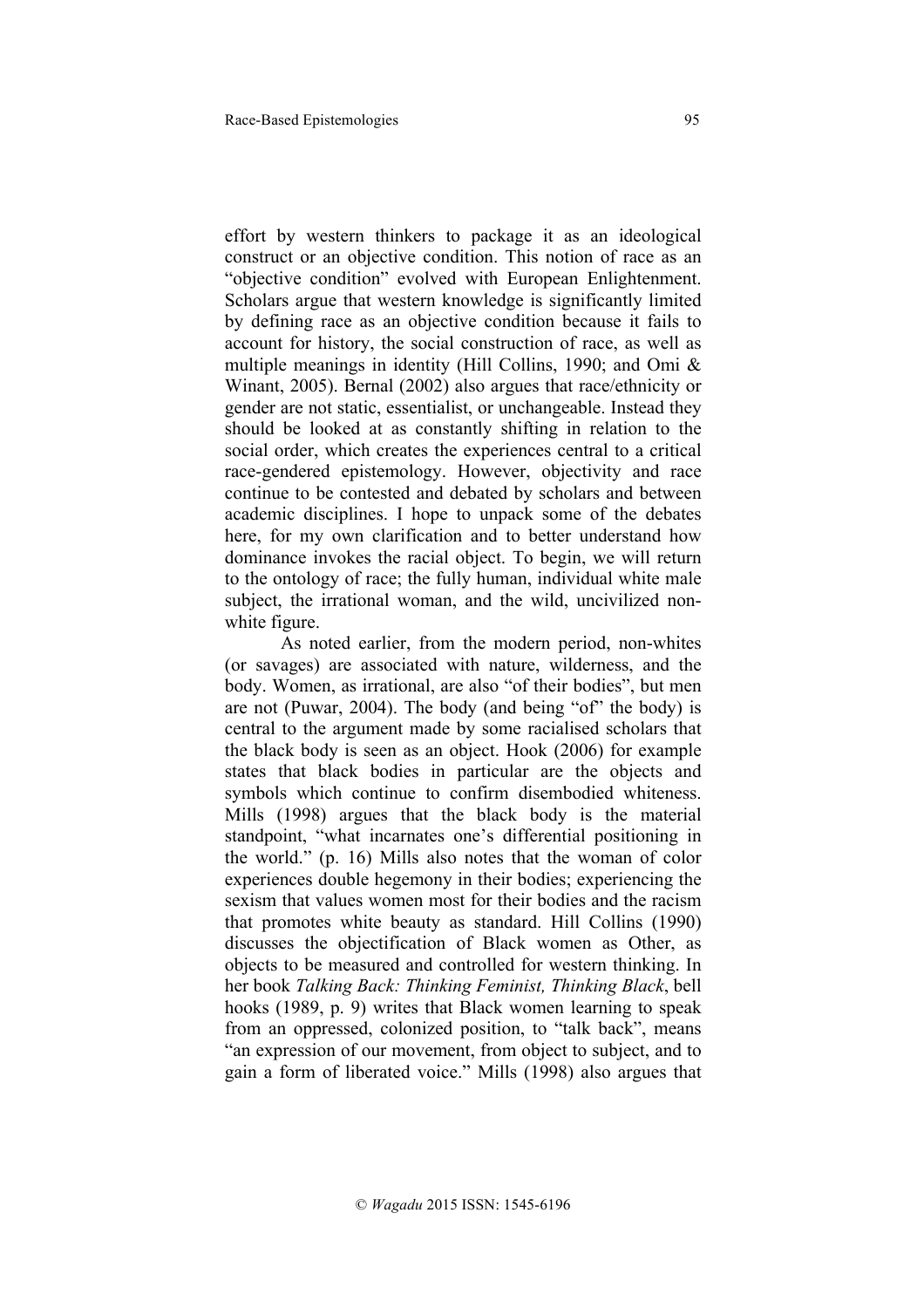the question of "What can I know?" excludes the subperson and the body it occupies (p. 17). The body is the object which indicates subpersonhood along racial lines. Mills discusses the various ways in which whites have confirmed racialised bodies' subpersonhood, through appropriating Native and African languages, ways of knowing, customs, land and property; without any acknowledgement (1998). Hegel's defense of European slavery, positing it as a civilizing influence which increased human feeling amongst Negroes who had no history or culture to begin with, is another way in which the subperson is invoked (Mills, 1998, p. 78). This notion of subpersonhood is projected in many ways, from the higher levels of unemployment and poverty for racialised bodies (Ornstein, 2000), to the continuing subjugation and violence performed on Aboriginal communities (St. Denis, 2004), to the racial profiling of Muslim men and relentless deveiling efforts towards Muslim women (Yegenoglu, 1998). Hook (2006) contends that in these moments, racism never loses sight of the body. Mills (1998) also argues that the continued subjugation of racialised bodies, historically structured across time and space, become naturalized by "*the objective logic of the racial system.*" (p. 88)

If the body is the object of race, then what, or who, is the subject? I argue that the experience of the connection to one's racialised body is what determines the subjectivity of race. For example, Hill Collins (2000) and Rodriguez (2006) note that Black women continue to be connected, in the white mind, to the image of the welfare mother. The Black, female body as an object is what constructs this connection in the white mind. How the Black female experiences this connection is something different. One can speak to the social relations that make this connection without necessarily having embodied knowledge. What a Black woman provides is her own experience within that reality. The Black woman's standpoint exists in this situation as characterized by dominance. She occupies a position from the margins and at the crossroads of race and gender, a perspective that only she can provide.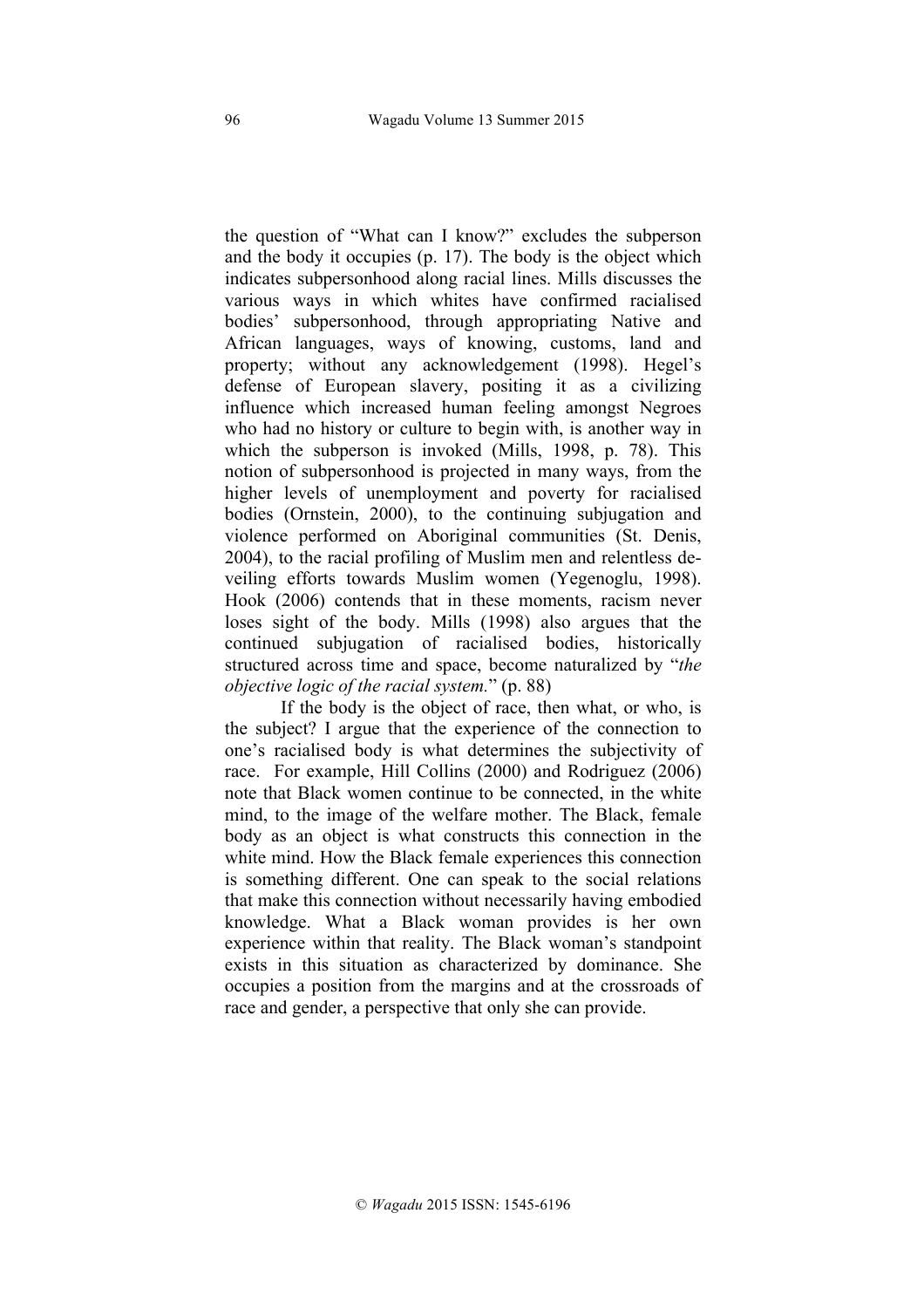# **Epistemological racism**

A major objective of this paper has been to demonstrate the dimensions of race-based epistemologies and how dominance actively shapes the experiences and stories that we wish to center. However, we must also be cognizant of how race-based epistemologies come to be included in critical academic scholarship. Mignolo (2002) states that epistemology is not ahistorical. Mignolo's concept of "border thinking" is also helpful when discussing race-based epistemologies in education. A double bind is created by western philosophy's political and cultural domination across the globe. African philosophy, for example, either needs to be so similar to western philosophy that it eventually gets discounted, or so different that its genuineness will always be in doubt. Subaltern epistemology as such must be somewhat commensurable with western philosophy yet at the same time reject a re-colonization of subaltern knowledge and its properties. Mignolo (2002) argues that this double bind is what invokes "border thinking," and what eventually shapes epistemologies from a subaltern perspective (p. 71).

In the context of these discussions of the role and rigor of dominance, it is important to discuss "epistemological racism" (a term coined by Scheurich and Young, 1997) in research. Epistemological racism goes beyond issues of individual racism, societal racism, and institutional racism. Scheurich and Young (1997) contend that in our work as researchers it is critical to consider whether the epistemologies we use are racially biased. As such, we need to look at the epistemologies we use and endorse from a civilizational racism perspective. This level of racism troubles the values and assumptions that we hold in our ontologies (the nature of reality), our epistemologies (the ways of knowing that reality), and our morals and ethics (axiologies). Scheurich and Young state that "epistemological racism means that our current range of research epistemologies, positivism to postmodernisms/poststructuralisms, arise out of the social history and culture of the dominant race; that these epistemologies logically reflect and reinforce that social history and that racial group (while excluding the epistemologies of other races/cultures)." (p. 8) Most, if not all of the epistemologies currently legitimated in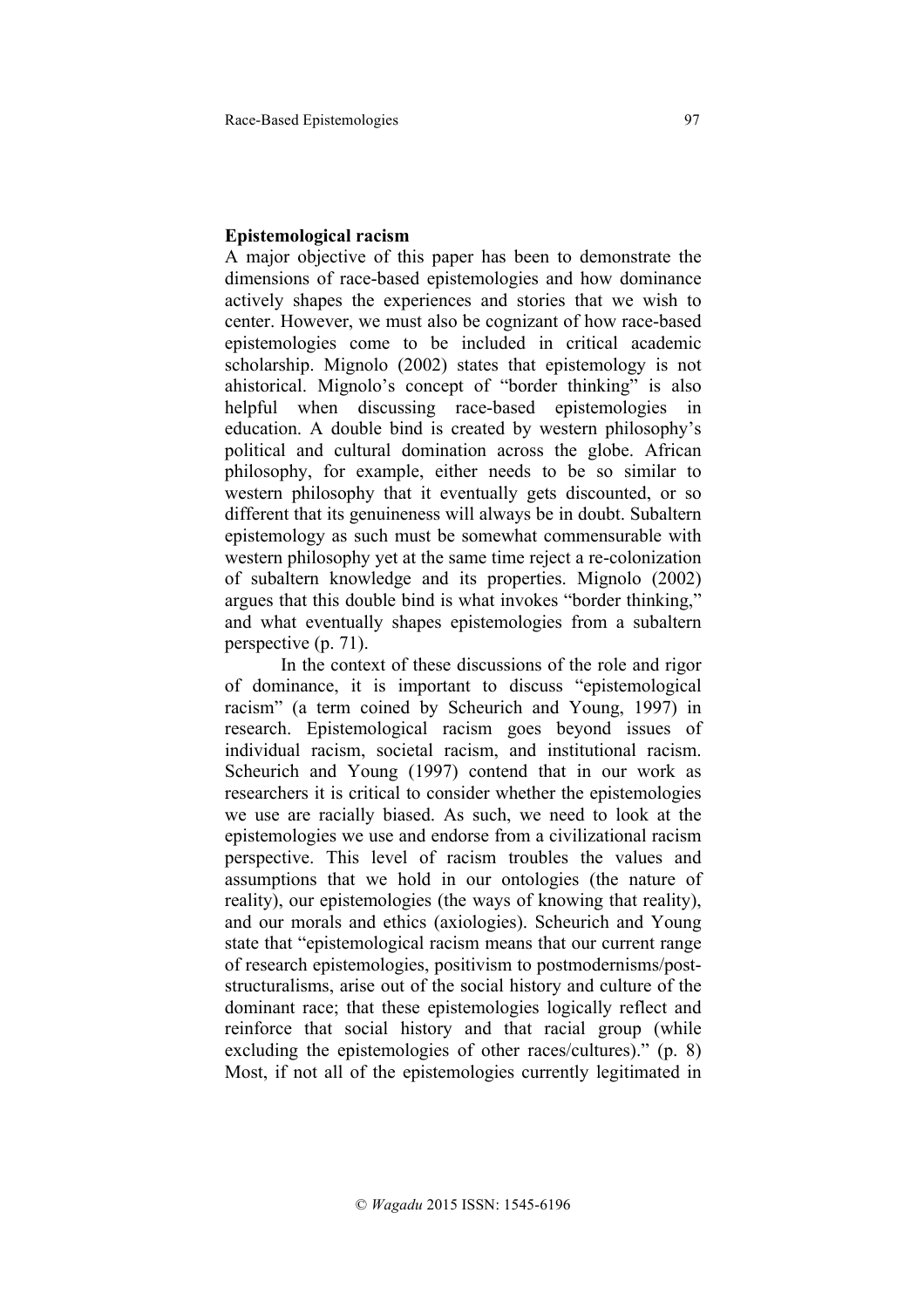academia do not arise out of the histories of racialised groups. This is not to say that those who employ a range of epistemologies from positivism to post-structuralism are racist. It says something about the "natural" (see: dominance as natural) tendencies to use epistemologies from the social and historical experiences of whites. We need to ask ourselves what negative consequences this might have for people of colour, as well as scholars of colour.

#### **Conclusion**

Racialised scholars and researchers must learn and apply mainstream epistemologies to their work, in circles that mostly exclude or reject alternative ways of knowing (Scheurich and Young, 1997). The critical tradition (those who reject the idea of objective knowledge) is mainly made up of ontologies, epistemologies, and axiologies created by white scholars, which are situated in their own histories, from what Stanfield (1985) contends are "European-derived paradigms." (p. 399) These histories have traditionally excluded racialised bodies. Scholars from the critical tradition may argue that they do include "new" race-based epistemologies. The point argued by Scheurich and Young is that these race-based epistemologies need to be legitimated, reviewed and discussed at the same level and with the same efforts as dominant epistemologies are reviewed and discussed, not simply on an ad-hoc basis (1997). We cannot just rely on scholars and researchers of color to "supplement our epistemological basket." I believe that we need to take this one step further. As critical scholars we also need to deconstruct the epistemologies of the critical tradition and the epistemologies we choose to use in our own work. Research epistemologies in the critical tradition can also legitimize studies of the "Other" by western, white intellectuals. Not only are these epistemologies used to reproduce colonial interventions which seek to "know" the Other, in order to legitimize the historical and racial truths and knowledge that make up western, hegemonic scholarship; they also reject racialised scholars and/or scholarship through the assumption that neither are theoretically rich, distinct, *or even necessary* in the sphere of knowledge-making in the global context. We should be asking what racial, gendered, or other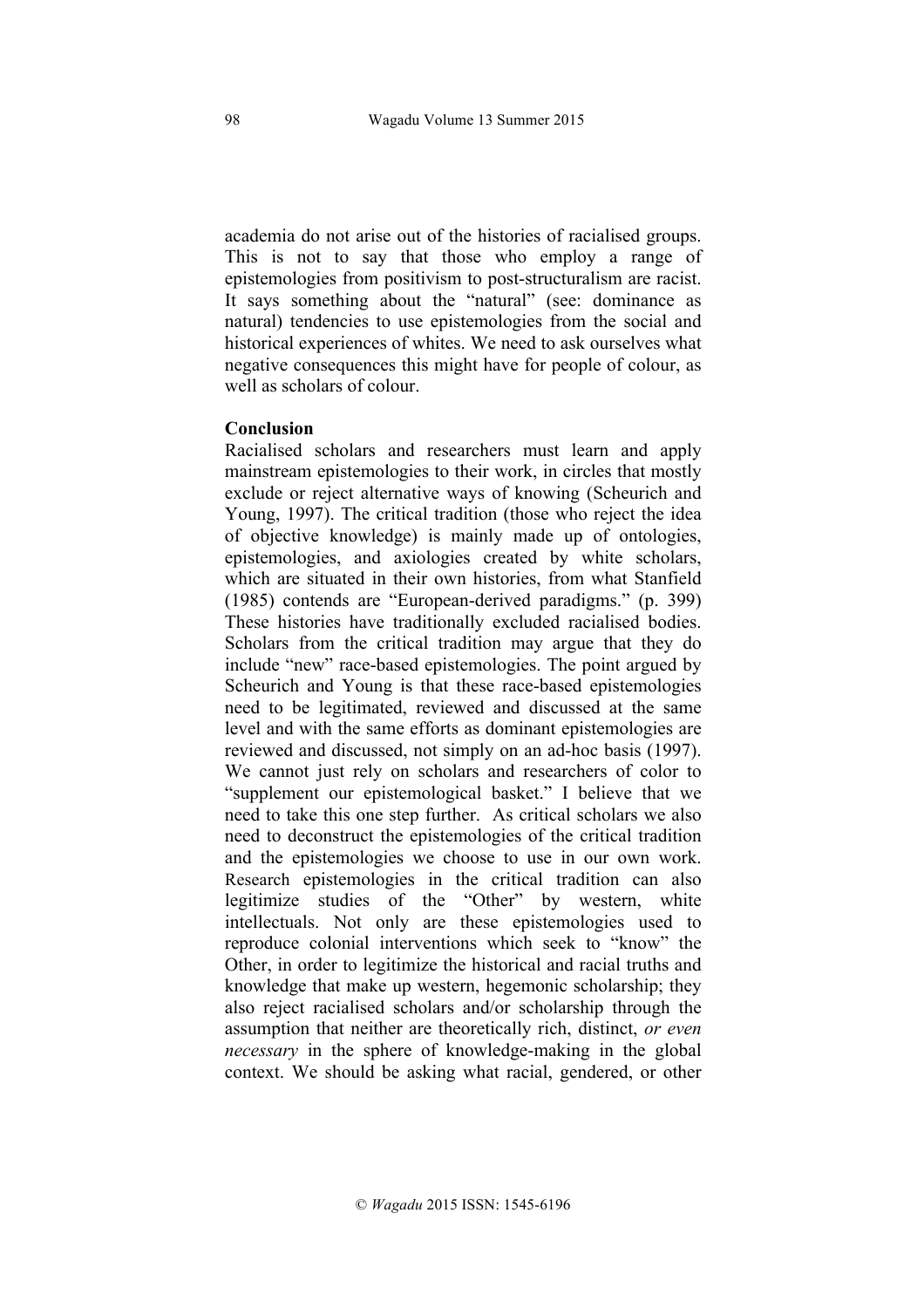subordinate violence we are re-circulating by legitimating these methods. This requires an active dismantling and dissecting of the epistemological frameworks and white supremacist thinking that we identify with, which we must be prepared to do. I offer that by centering the role of white supremacy in the critical tradition, we can come to understand how research epistemologies are employed to reinforce and normalize the legitimacy of the white, western scholar. It is not the case, by applying a lens of critical white supremacy, that we necessarily assume that everyone is racist. Nor is it the case that white supremacy should be the only lens in which research epistemologies are filtered through. The goal of critical white supremacy, as a political and theoretical framework, is to explicitly draw out the racial character of systems. Critical white supremacy explicates how histo-racial ordering privileges or disadvantages individuals and groups across the globe, structures race(ist) relationships, and structures systems to be advantageous to whites. Through white supremacy, "what seems like a neutral starting point is actually already normatively loaded." (Mills, 1998, p. 106)

Here I return to my reflection that I noted at the beginning of this paper. The idea that experience was what made this celebrated feminist scholar of color who she was, and that experience was her most valuable contribution to scholarly canon, is steeped in colonial thinking, and is dangerously simplistic and strategic. In addition to this, as Scheurich and Young (1997) state, "that scholars of color have successfully become epistemologically bi-cultural to survive as scholars is a testament to them – their strength, their courage, their perseverance, and their love of scholarship – rather than a testament to the race/culture-free nature of mainstream research epistemologies (p. 9). Our ways of knowing (and the dominant paradigms that shape them) need to be deconstructed and deraced in critical scholarship, and the embodied experiences and liminal positions of racialised scholars are pivotal not only to the decolonization of knowledge production, but also to our efforts to challenge the production and normalization of power and privilege.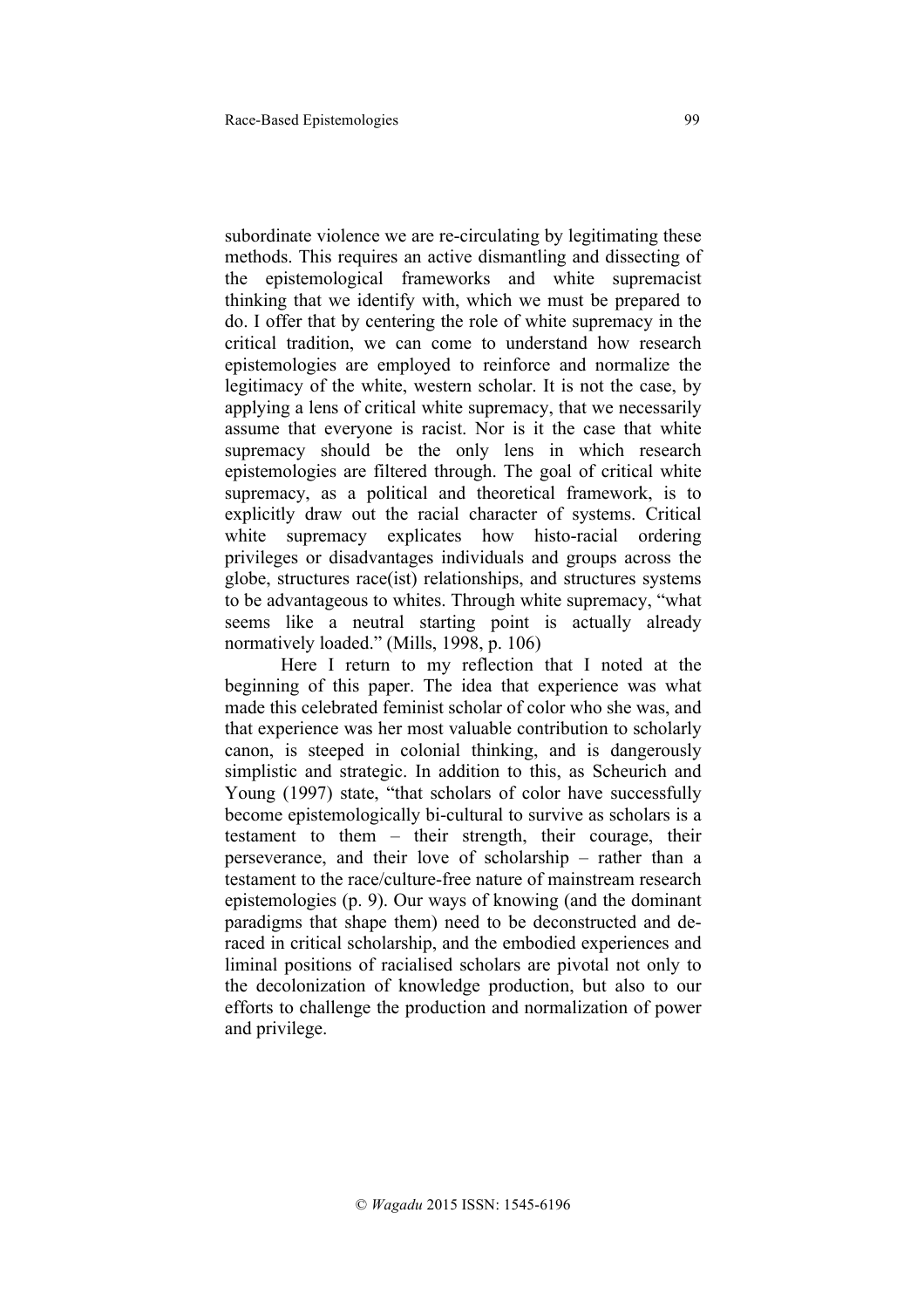#### **References**

- Anderson, K. J. (1991). *Vancouver's Chinatown: Racial discourse in Canada, 1875-1980*. Montreal: McGill-Queen's University Press.
- Anzuldua, G. (1987). *Borderlands/La Frontera: The new Meztiza*. San Francisco: Spinsters/Aunt Lute.
- Bannerji, H. (1995). Beyond the ruling category to what actually happens: Notes on James Mills' historiography in *the history of British India*. In M. L. Campbell and A. Manicom (Eds.), *Knowledge, experience, and ruling relations* (pp. 49-64). Toronto: University of Toronto Press.
- Bannerii, H. (2000). The paradox of diversity: The construction of a multicultural Canada and "women of color." *Women's Studies International Forum, 23*(5), 537-560.
- Bernal, D. D. (2002). Critical race theory, Latino critical theory, and critical raced-gendered epistemologies: Recognizing students of colour as holders and creators of knowledge. *Qualitative Inquiry, 8*(1), 105-126.
- Campbell, M. L. & Gregor, F. (2004). *Mapping social relations: A primer in doing institutional ethnography.*  Walnut Creek, CA: AltaMira Press.
- Campbell, M. L., and Manicom, A. (1995). Introduction. In M. L. Campbell and A. Manicom (Eds.), *Knowledge, experience, and ruling relations* (pp. 3-17). Toronto: University of Toronto Press.
- Cannella, G., & Lincoln, Y. (2004). Epilogue: Claiming a critical public social science —Reconceptualizing and redeploying research. *Qualitative Inquiry*, *10*(2), 298-309.
- Cheney, J. (2005). Truth, knowledge and the wild world. *Ethics & the Environment, 10*(2), 101-135.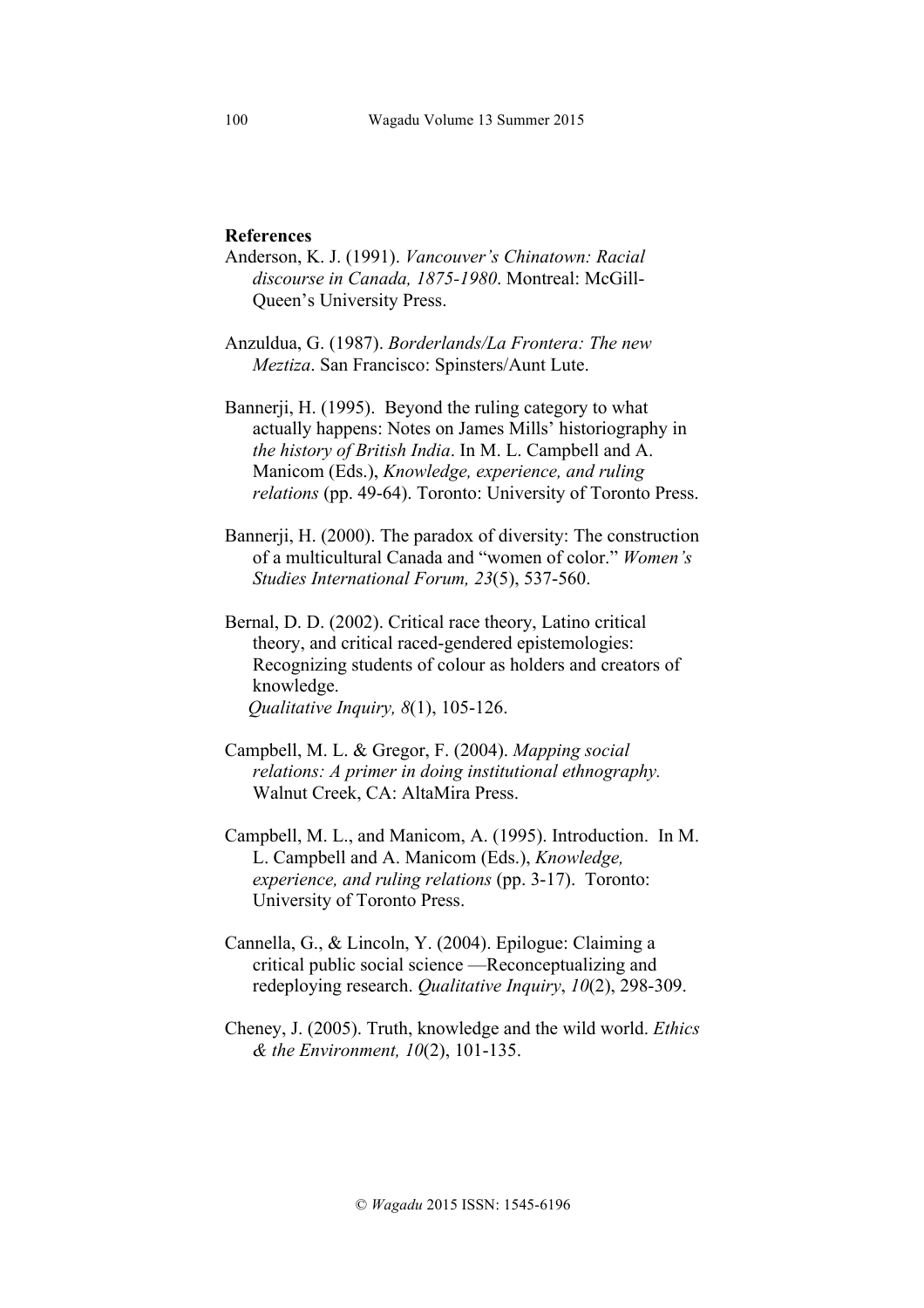- City of Toronto (2003). *City of Toronto plan of action for the elimination of racism and discrimination*. Retrieved from http://www.toronto.ca/diversity/reports.htm
- Delgado, R. (1993). Rodrigo's sixth chronicle: Intersections, essences, and the dilemma of social reform. *New York University Law Review, 68*, 639-674.
- Denzin, N. (2002). *Reading race*. Thousand Oaks, CA: Sage Publications.
- DeVault, M. L. (1999). *Liberating method: Feminism and social research.* Philadelphia: Temple University Press.
- Ermine, W. (1995). Aboriginal epistemology. In M. Battiste & J. Barman, J. (Eds.). *First nations education in Canada: The circle unfolds* (pp. 101-112). Vancouver, UBC Press.
- Fanon, F. (1952). Black *skin, white masks*. New York: Grove Press.
- Foucault, M. (1970)*. The order of things: Archaeology of the human sciences.* London, UK: Tavistock.
- Foucault, M. (1981). The order of discourse. In R. Young (Ed.)*, Untying the text: A post-structural anthology* (pp. 48-78). Boston: Routledge & Kegan Paul.
- Gegeo, D. and K. Watson-Gegeo. (2001). "How we know": Kwara'ae rural villagers doing indigenous epistemology. *The Contemporary Pacific*, *13*(1), 55-88.
- Gramsci, A. (1971). *Selections from the prison notebooks*. New York, NY: International Publishers.
- Griffith, A. I. (1995). Mothering, schooling, and children's development. In M. L. Campbell & A. Manicom (Eds.), *Knowledge, experience, and ruling relations* (pp. 108-121). Toronto: University of Toronto Press.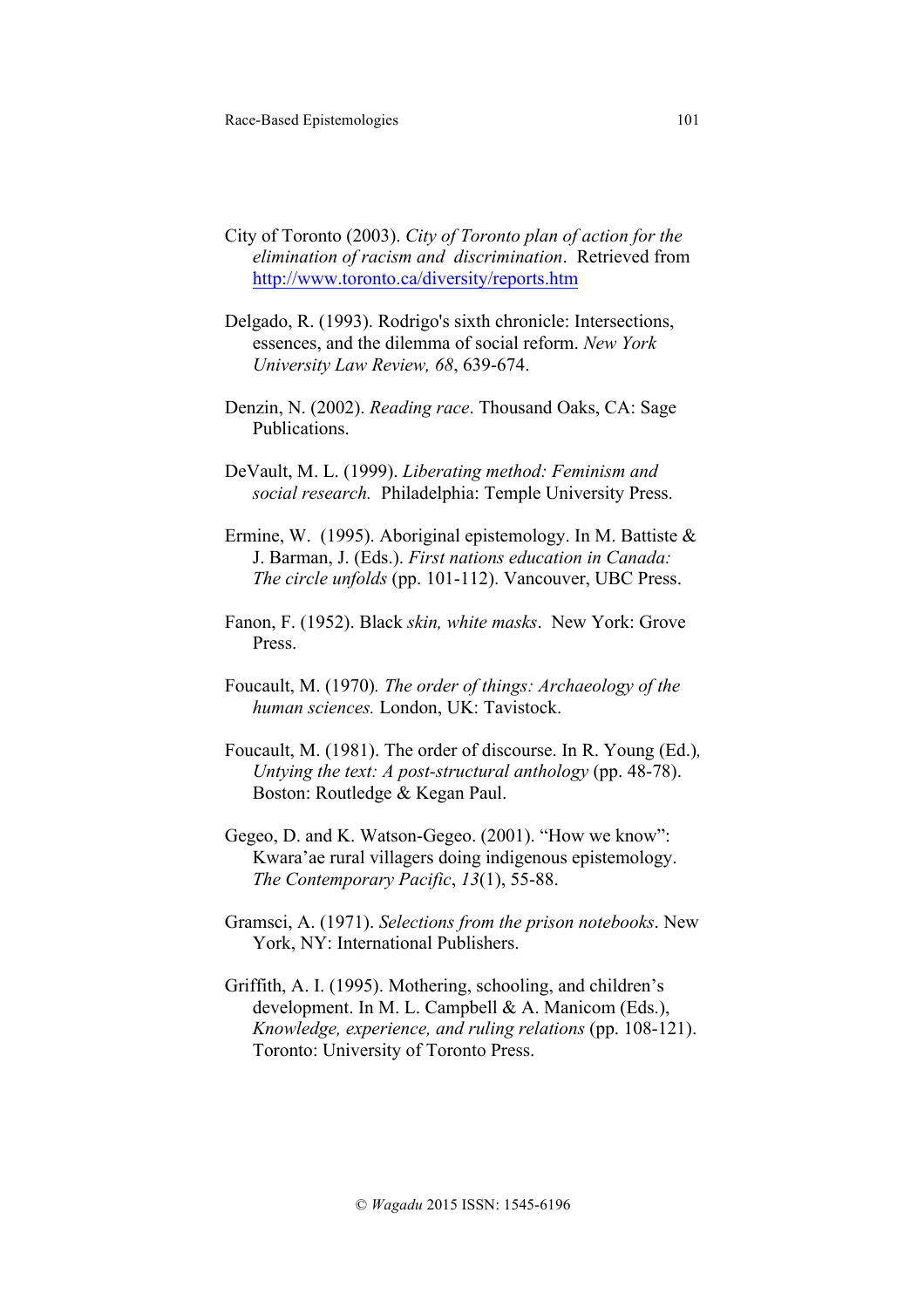- Gunzenhauser, M. G., & C.I. Gerstl-Pepin. (2006). Engaging graduate education: A pedagogy for epistemological and theoretical diversity. *The Review of Higher Education, 29*(3), 319-346.
- Harding, S. (2004). A socially relevant philosophy of science? Resources from standpoint theory's controversiality. *Hypatia, 19*(1), 25-47.
- Hill Collins, P. (1990). *Black feminist thought: Knowledge, consciousness, and the politics of empowerment*. London: Unwin Hyman.
- Hill Collins, P. (2000). *Black feminist thought: Knowledge, consciousness, and the politics of empowerment,* 2nd edition. New York: Routledge.
- hooks, b. (1989). *Talking back: Thinking feminist, thinking black* (introduction). Boston, MA: South End Press.
- hooks, b. (1994). *Teaching to transgress: Education as the practice of freedom*. New York: Routledge.
- Hook, D. (2001). Discourse, knowledge, materiality. Foucault and discourse analysis. *Theory and Psychology, 11*(4), 521- 547.
- Hook, D. (2006). Pre-discursive racism. *Journal of Community and Applied Social Psychology*, *16*, 207-232.
- Hunter, M. (2002). Rethinking epistemology, methodology, and racism: Or, is white sociology really dead*? Race and Society*, *5*(2), 119-138.
- Khan, S. (2005). Reconfiguring the native informant: Positionality in the global age. *Signs, 30*(4), 2017-2035.
- Ladson-Billings, G. (2000). Racialized discourses and ethnic epistemologies. In N. K. Denzin and Y. S. Lincoln (Eds.),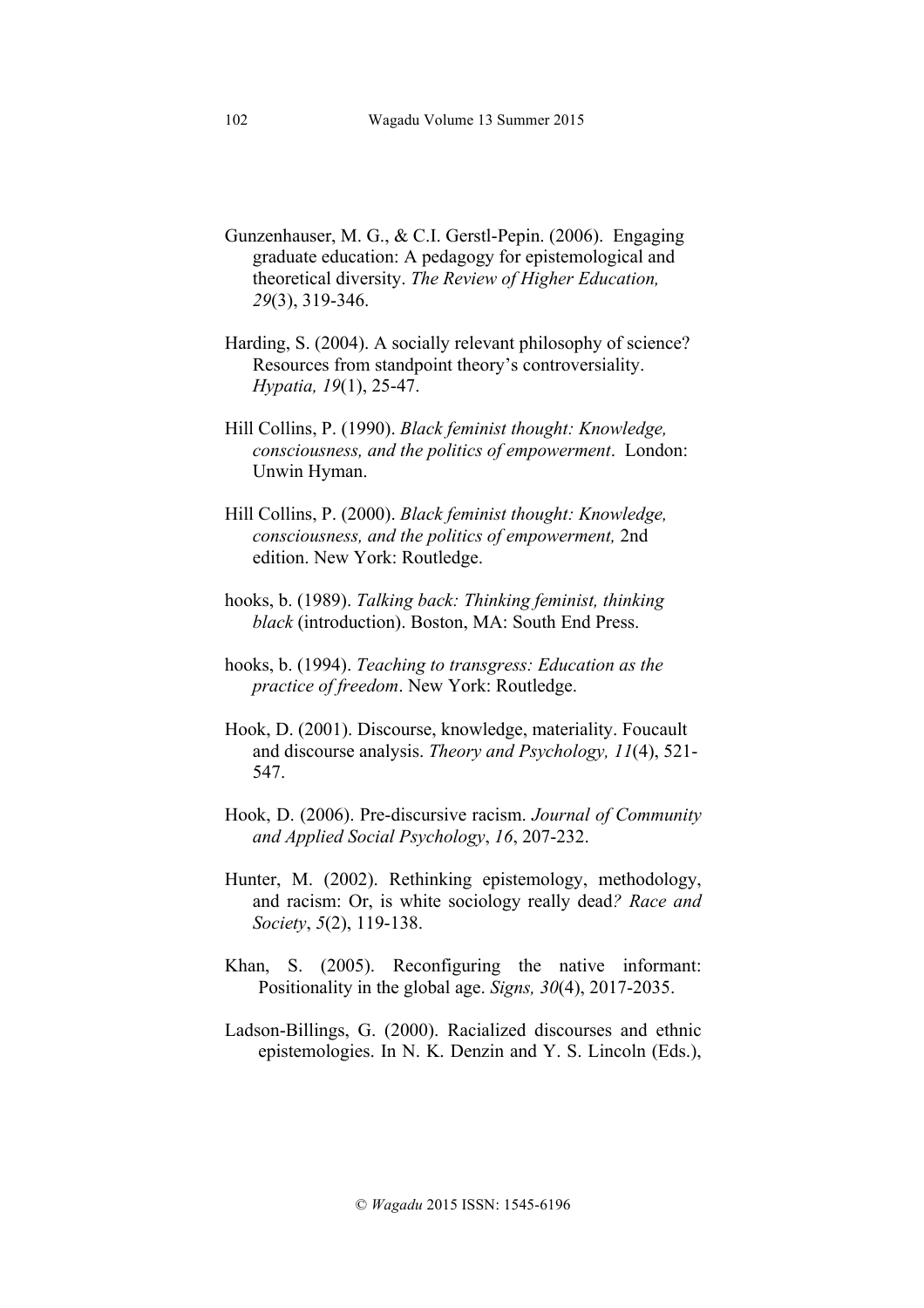*Handbook of Qualitative Research, 2nd Edition* (pp. 257- 277). Sage Publications.

- Ladson-Billings, G. (2003). It's your world, I'm just trying to explain it: Understanding our epistemological and methodological challenges. *Qualitative Inquiry*, *9*(1), 5-12.
- Maffie, J. (2009). "In the end, we have the gatling gun, and they have not": Future prospects of indigenous knowledges. *Futures, 41,* 53-65.
- Mignolo, W. D. (2002). The geopolitics of knowledge and the colonial difference. *The South Atlantic Quarterly, 101*(1), 57-96.
- Mills, C. W. (1998). *Blackness visible: Essays on philosophy and race*. Ithaca: Cornell University Press.
- Omi, M., & H. Winant. (2005). The Theoretical Status of the Concept of Race. In D. McCarthy, W. Crichlow, G. Dimitriadis, & N. Dolby (Eds.), *Race, identity and representation in education, second edition* (pp. 3-12). New York: Routledge.
- Ornstein, M. (2000). *Ethno-racial inequality in the city of Toronto: An analysis of the 1996 census*. Retrieved from: http://tobiashouse.ca/passport/profiles/pdf/EthnoRacial\_Ine quality.pdf
- Pascale, C. M. (2008). Talking about race: Shifting the analytical paradigm. *Qualitative Inquiry,14*(5), 723-741.
- Pillow, W. S. (2000). Deciphering attempts to decipher postmodern educational research. *Educational Researcher*, *29*(5), 21-24.
- Puwar, N. (2004). *Space invaders: Race, gender and bodies out of place.* Oxford & New York: Berg Publishers.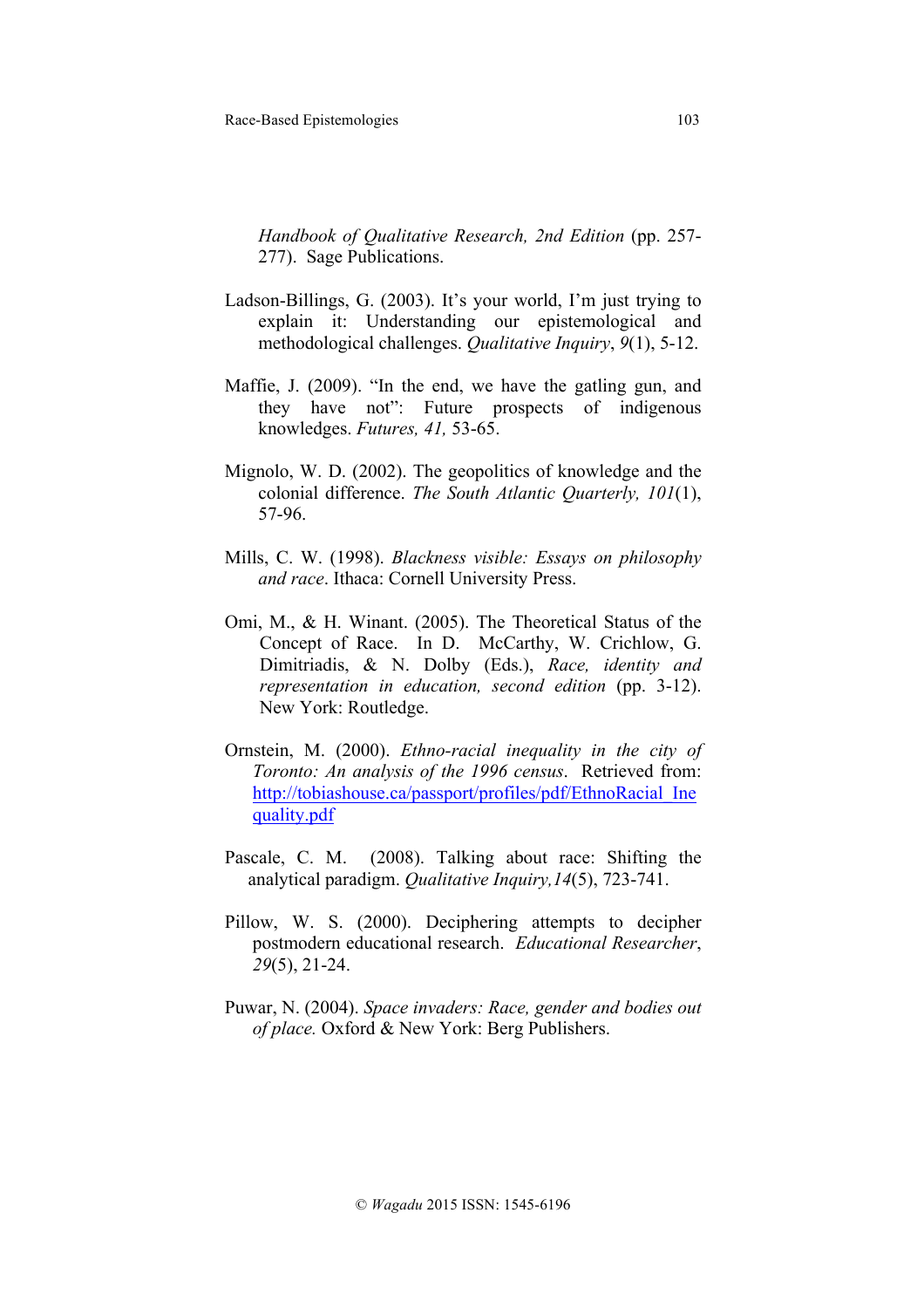- Rodriguez, D. (2006). Un/masking identity: Healing our wounded souls. *Qualitative Inquiry, 12*(6), 1067-1090.
- Scheurich, J. J. & M.D. Young. (1997). Coloring epistemologies: Are our research epistemologies racially biased? *Educational Researcher, 26*(4), 4-16.
- Schreiber, L. (2000). Overcoming methodological elitism: Afrocentrism as a prototypical paradigm for intercultural research. *International Journal of Intercultural Relations*, *24,* 65-71.
- Smith, D. (1990). *The conceptual practices of power: A feminist sociology of knowledge.* Toronto, ON: University of Toronto Press.
- Solórzano, D. & T. Yosso. (2002). Critical race methodology: Counter-storytelling as ananalytical framework for education research. *Qualitative Inquiry*, *8*(1), 23-44.
- Stanfield, J. H. (1985). The ethnocentric basis of social science knowledge production. *Review of Research in Education*, *12,* 387-415
- St. Denis, V. (2004). Real Indians: Cultural revitalization and fundamentalism in Aboriginal Education. In C. Shick, J. Jaffe, & A. M. Watkinson (Eds.), *Contesting Fundamentalism* (pp.35-47). Halifax: Fernwood Press.
- Stoler, A. L. (1995). *Race and the education of desire: Foucault's history of sexuality and the colonial order of things*. London: Duke University Press.
- Trinh, M. (1989). *Woman, native, other*. Indianapolis: Indiana University Press.
- Wynter, S. (1992). *Do not call us Negros: How "multicultural" textbooks perpetuate racism*. San Francisco, CA: Aspire Books.